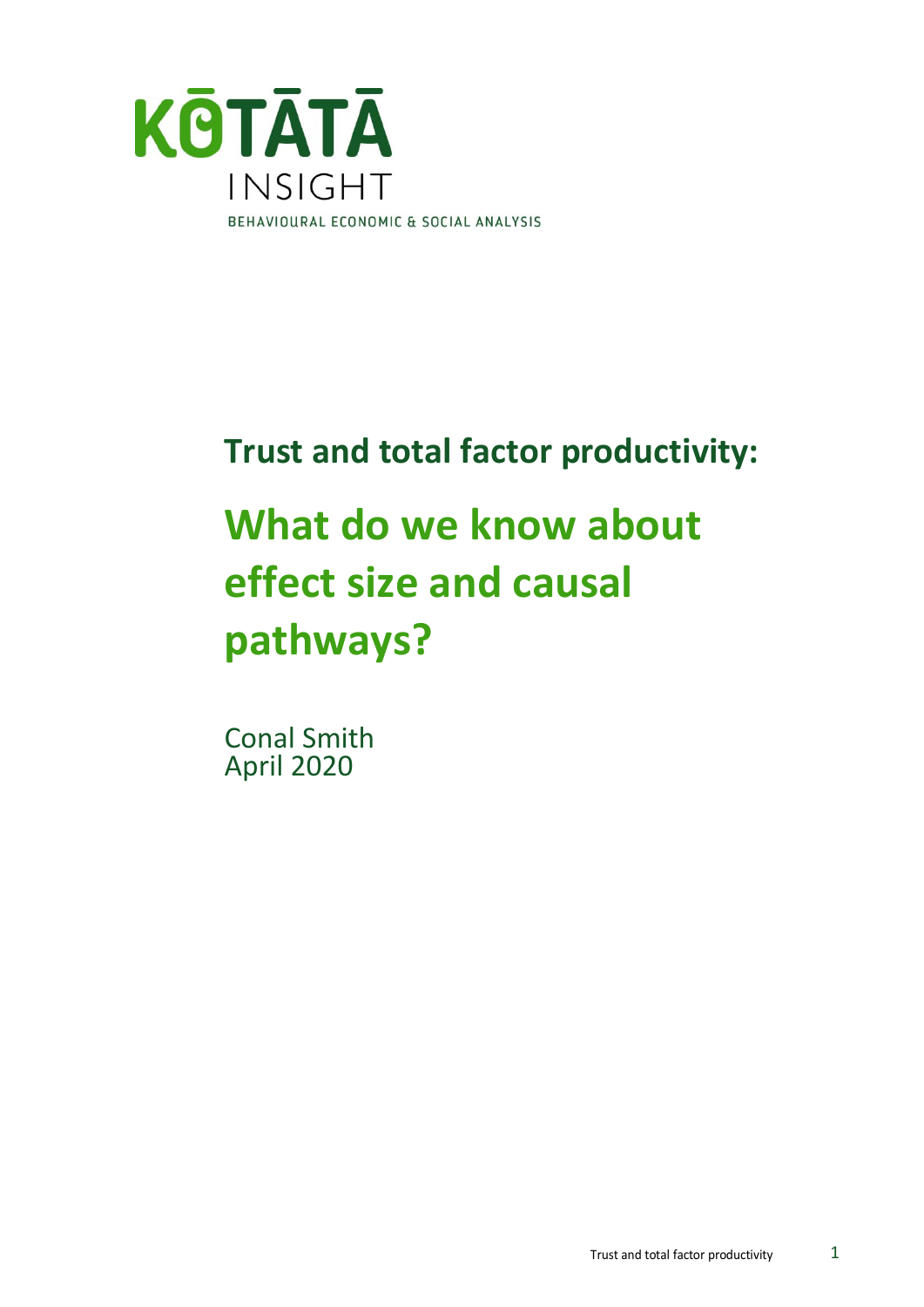## **CONTENTS**

| 1            |                                                                                    |
|--------------|------------------------------------------------------------------------------------|
| $\mathbf{2}$ |                                                                                    |
|              |                                                                                    |
| 3            |                                                                                    |
|              |                                                                                    |
|              | Table 1. Estimates of the relationship between trust, income, growth, and          |
|              |                                                                                    |
|              |                                                                                    |
|              |                                                                                    |
| 4            |                                                                                    |
|              | The relationship between trust and productivity  14                                |
| 5            |                                                                                    |
|              |                                                                                    |
|              |                                                                                    |
|              |                                                                                    |
|              | Figure 2. Counterfactual tfp by country, selected OECD countries, log on log19     |
|              | Figure 3. Counterfactual tfp by country, selected OECD countries, linear on log 19 |
|              |                                                                                    |
|              |                                                                                    |
|              | Figure 4. Generalised interpersonal trust in New Zealand: 1998 to 201821           |
| 6            |                                                                                    |
|              |                                                                                    |
|              |                                                                                    |
|              | Table 2. European Social Survey and NZGSS trust values (percentage reporting a     |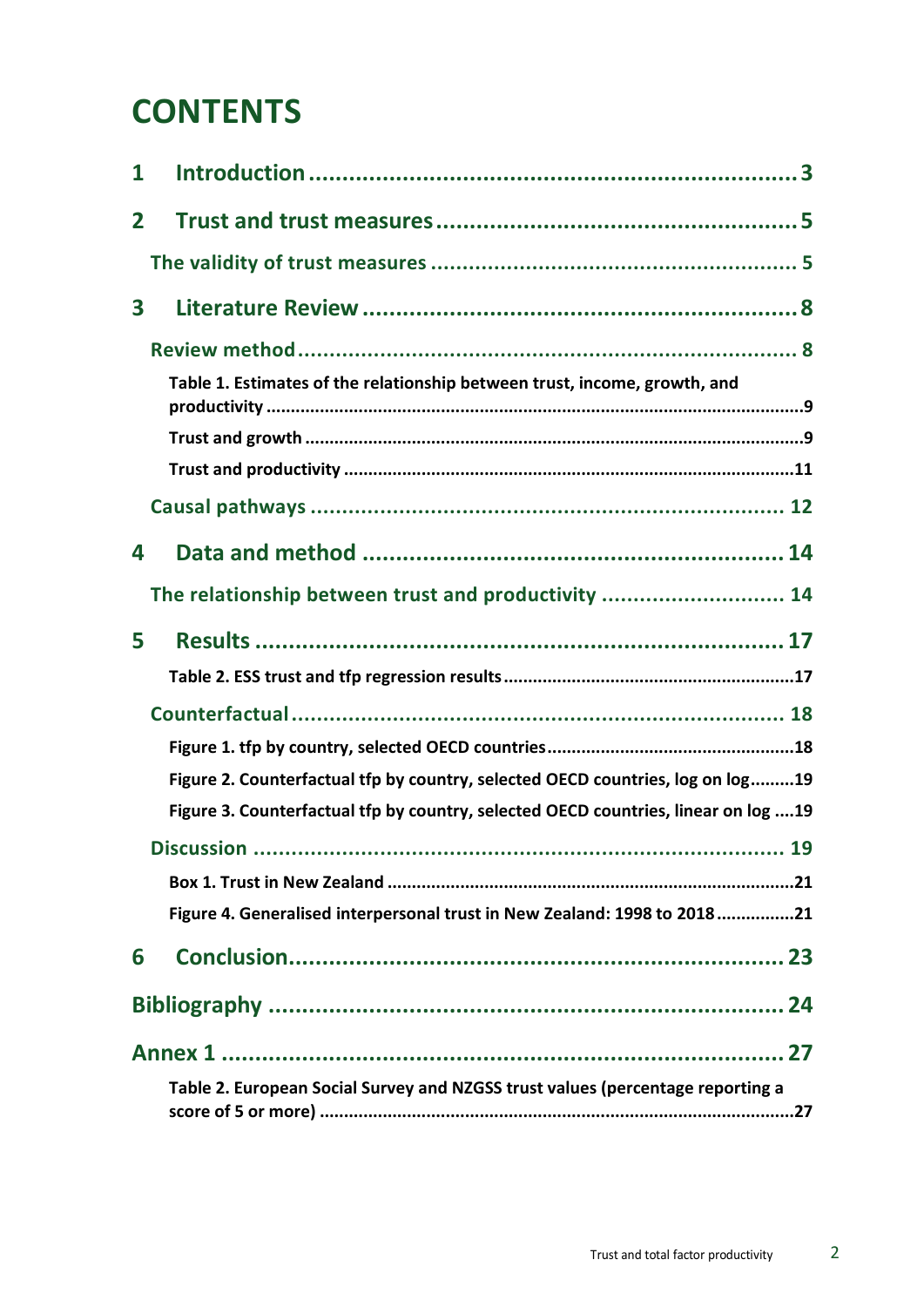## <span id="page-2-0"></span>**1 INTRODUCTION**

Interest in the relationship between trust and incomes has a long history. Adam Smith mentions the importance of trust in The Wealth of Nations (Evensky, 2011), and Kenneth Arrow famously asserted its importance in 1972, arguing that "virtually every commercial transaction has within itself an element of trust, certainly any transaction conducted over a period of time. It can be plausibly argued that much of the economic backwardness in the world can be explained by the lack of mutual confidence" (Arrow, 1972). Although substantive analysis of the relationship between trust, incomes, growth, and productivity is scarce in the economic literature before the 1990s, recent decades have seen a significant body of empirical work emerge.

Conceptual work linking trust to incomes had its origins largely in the sociological literature (e.g. Putnam, 1993; Fukuyama, 1995), but this was soon followed by econometric analyses of the empirical relationship between trust and growth (e.g. Knack and Keefer, 1997; Zak and Knack, 2001) taking advantage of the increasing availability of large cross-country survey datasets containing measures of interpersonal trust (e.g. the World Values Survey). The period from 2000 to 2019 has seen a steady growth in the number of articles on this topic<sup>1</sup> and increasingly sophisticated analysis of the causal relationship between trust and incomes.

The role of trust is particularly of interest in the context of monitoring sustainable development and thinking about issues of growth, consumption, and wellbeing within an intergenerational context. The capital stocks approach to defining sustainability places emphasis on ensuring that the needs of current generations (current wellbeing) can be met without depleting the capital stocks that represent the resources available for future production. This approach forms the basis both of attempts to develop a unidimensional metric of intergenerational wealth that can be used to assess the genuine net wealth position of a country (e.g. Arrow et al, 2012) as well as national and international attempts to better understand the trade-offs between current and future wellbeing (e.g., Treasury, 2018; Smith, 2018; OECD, 2013, 2015). Typically, four stocks of capital are identified: produced capital, natural capital, human capital, and social capital, although knowledge capital is also sometimes added to capture the cumulative impact of innovation and scientific discovery over time.

While produced, natural, and human capital are, albeit to varying degrees, relatively well understood, social capital remains more elusive. It is, however, important. The intangible part of the capital stocks (human plus social capital) account for a large proportion of total variation across countries in GDP per capita (World Bank, 2006; Hamilton and Liu, 2013). Generalised interpersonal trust is the best candidate measure for social capital in this context (OECD, 2001, 2017; Scrivens and Smith, 2012). Given that standard approaches to calculating total factor productivity (tfp) only address produced capital and human capital (labour), we would expect to see the impact of social capital, and hence trust, reflected in estimates of tfp.

This article explores what is known about the relationship between trust and total factor productivity. The aim is threefold: (1) to summarise what is known from the empirical literature on the size of the relationship between trust and productivity; (2) to articulate what is known about the causal mechanisms whereby trust is thought to affect productivity and growth; and (3) to investigate the plausible magnitude of the impact trust on tfp in OECD countries. The first two questions are addressed through a literature review focusing on empirical quantitative analyses of the relationship between trust and income, economic growth, or productivity. This review summarises what is known about the magnitude of the relationship between trust, incomes, growth, and productivity and then discusses the causal pathways associated with the impact of trust. The third question makes use of data from the European Social Survey to estimate the size of coefficient for trust on tfp and illustrates what this implies for OECD countries via a counter-

<sup>&</sup>lt;sup>1</sup> A search of the Econlit database on the terms "trust" and "growth" shows 51 articles over the 2000-2001 period and 48 over the 2002-2003 period rising to 120 for 2016-2017.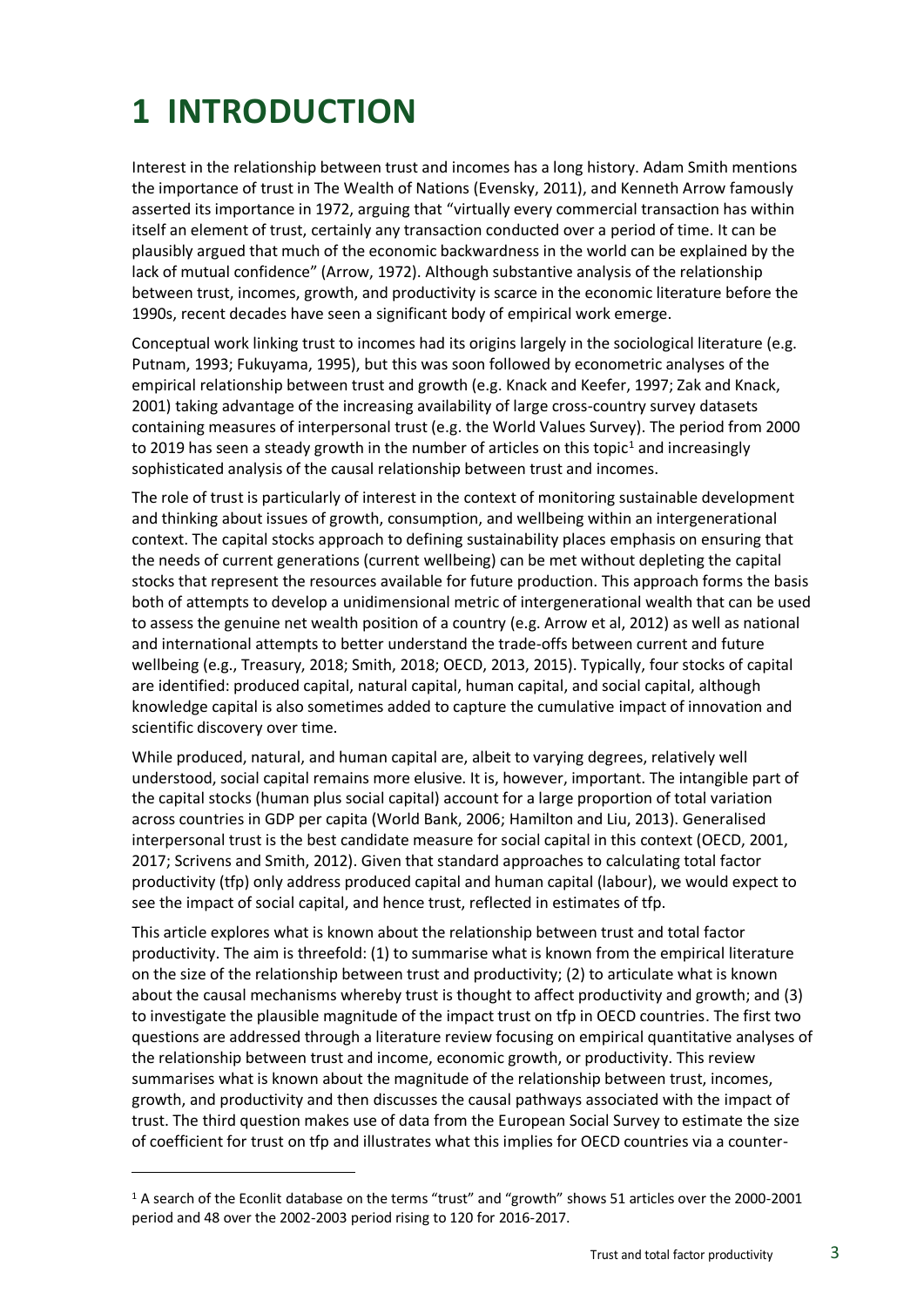factual example where all OECD countries are assumed to have the same levels of interpersonal trust.

Following the introduction, section 2 of the paper summarises the existing literature on the measurement of trust and addresses the validity of trust measures. This is important to the substantive analysis that follows as the credibility of estimates of the trust/tfp relationship depend crucially on whether trust measures are themselves credible. Section 3 sets out the results of a systematic literature review on the relationship between, income, growth, and productivity. This includes a brief discussion of the review methodology followed by a more detailed look at estimates of the impact of trust on these outcomes. A discussion of the possible different causal relationships between trust and growth is also included. In section 4 a formal model of the relationship between trust and tfp is outlined and the data that will be used to test this model is discussed. Section 5 presents the results of the empirical analysis and discusses their implications. Finally, section 6 provides a brief conclusion.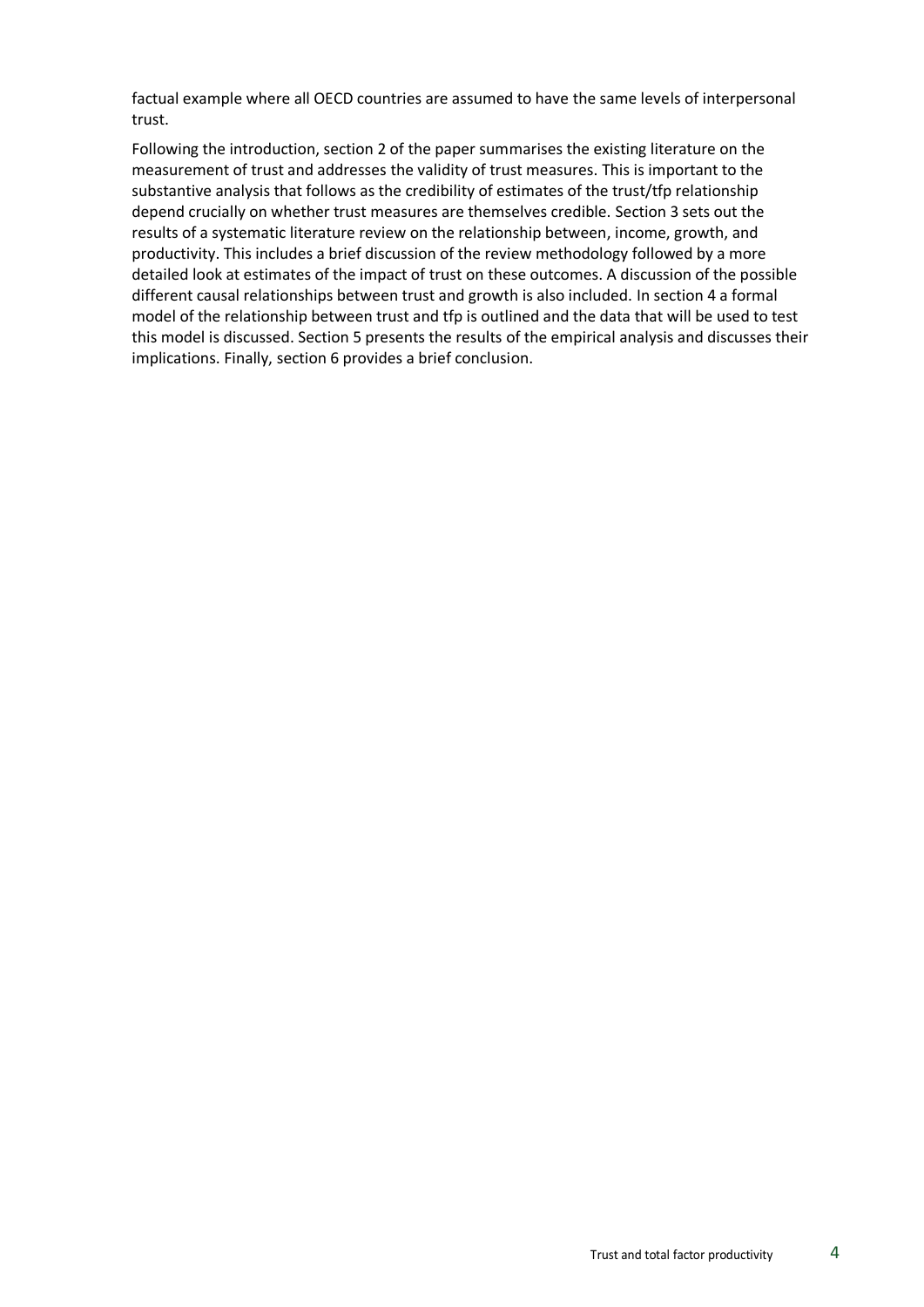## <span id="page-4-0"></span>**2 TRUST AND TRUST MEASURES**

While information is available on a wide range of different aspects of trust, the focus for this paper and for most of the credible empirical literature on social capital is generalised interpersonal trust. This captures a person's belief that other people not known to the respondent can be expected to act in a trustworthy manner (i.e. to act consistently with expectations of positive behaviour). Typically, generalised interpersonal trust is measured through a subjective question like the following:

*On a scale from zero to ten, where zero is not at all and ten is completely, in general how much do you trust most people?*

While there are a number of minor variations in the precise wording of questions on generalised interpersonal trust used internationally<sup>2</sup>, it is clear that these mostly capture information on the same underlying construct (OECD, 2017, Gonzalez and Smith, 2017). It is useful at this stage to highlight the difference between generalised interpersonal trust, which is the main focus here, from limited or particularised trust and from institutional trust.

Generalised trust refers to trust in people who are not known to the respondent or to trust in situations where the person being trusted is not specified. This can be contrasted with limited trust, which focuses on persons known to the respondent, including family, friends and people living in the respondent's immediate neighbourhood. Empirically, these two types of trust are not highly correlated across countries and are associated with different outcomes (Delhey and Welzel, 2011). As will be discussed later, it is generalised interpersonal trust that has both a strong empirical association with better economic performance and a clear theoretical explanation for the causal relationship. Limited trust is not associated with better economic outcomes in the same way at either the empirical or theoretical level (OECD, 2017).

Institutional trust is used to refer to all types of trust in institutions, with evidence supporting trust in *political institutions*, *law and order institutions* and *non-governmental institutions* as the broad categories for which people are able to provide meaningful responses (Gonzalez and Smith, 2017). Unlike limited trust, there is some evidence that institutional trust is important in terms of economic outcomes (OECD, 2017). However, the relationship is weaker than for generalised interpersonal trust (OECD, 2017), and is likely to operate primarily via the effect of institutional quality on generalised interpersonal trust (Uslaner, 2002).

### <span id="page-4-1"></span>**The validity of trust measures**

The ability to build a sound understanding of the relationship between tfp and trust depends crucially on the ability to meaningfully measure trust. It is important, therefore, to have a good understanding of the degree to which the standard question on generalised trust described above is a valid and robust measure of peoples' belief that others will act in a trustworthy manner. Given that trust is not something that can be directly observed, this means in practice assessing the degree to which the survey measure of trust used here correlates with other proxy measures of trust (convergent validity).

There are two primary sources of data on interpersonal trust that can be used to assess convergent validity. The first of these involves looking at the correlation between different survey questions on trust and at how responses from different sources vary with respect to trust. The second main source of information on convergent validity, and potentially the strongest source of evidence, lies in the results of experimental studies. There is now a large body of experimental data that can be used to validate survey questions on trust. Finally, although more limited in scope, there is a small body of evidence on the bio-physical correlates of trust that is also

<sup>2</sup> The most commonly used alternative, used in the *World Values Survey*, asks "generally speaking, would you say that most people can be trusted or that you need to be very careful in dealing with people".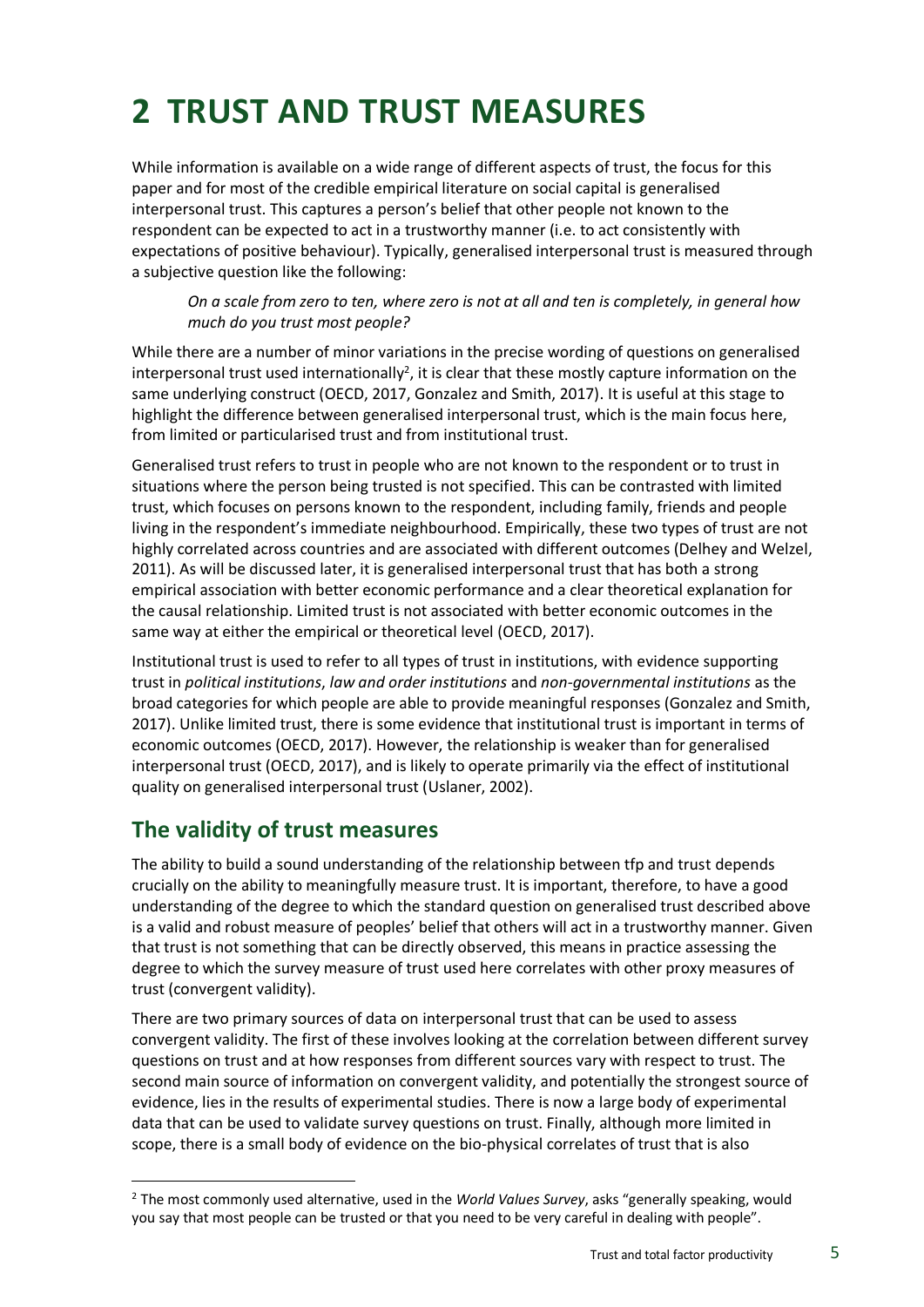#### relevant.

Knack (2001) provides a good overview of the validity of generalised trust measures from the perspective of convergent validity. He notes, in particular, that data from the *Reader's Digest* 'lost wallet' experiments which involved dropping wallets containing a sizeable (US\$50 in 1996) quantity of money in public places across a range of different major cities around the world supports the validity of survey measures of generalised trust. Despite the relatively low sample size for this experiment, the proportion of wallets returned correlates with country values of the WVS measure of generalised trust at 0.65 ( $p < 0.01$ ). When per capita income is controlled for, the correlation is even stronger. This finding has been replicated subsequently (Felte, 2001; Shanahan, 2007) and is reinforced further by Helliwell and Wang (2010) who note that the proportion of lost wallets returned in the *Reader's Digest* experiment correlates well with data from an expectation question on whether a lost wallet would be returned, which in turn correlates well with the WVS generalised trust question.

Looking at a wider range of questions, Knack (2001) notes that responses to the WVS question on generalised trust are strongly correlated with items from the same survey relating to respondents' attitudes towards taking advantage of others (e.g. cheating on taxes or not reporting damage to a parked vehicle). These correlations focus on people's assessment of their own trustworthiness rather than on whether other people can be trusted, so the measures are sufficiently different to add substantial information. Knack and Keefer (1997) note that the relationship between generalised trust and attitudes towards taking advantage of others, like that between trust and the proportion of lost wallets returned, is stronger after controlling for per capita income. Naef and Schupp (2009) look at the relationship between people's past trusting behaviour (e.g. lending personal possessions, lending money, leaving the door unlocked) and measures of generalised trust and, using data from the German Socio-economic Panel, find a robust relationship between generalised trust and past instances of trusting behaviour.

Another source of evidence of convergent validity is the correlation between country-average levels of generalised trust and evaluations by foreigners of how trustworthy people from different countries are. Knack (2001) reports that, using Eurobarometer data on "how much you would trust people from different countries", there is a 0.45 correlation (p=0.056) with generalised trust measured in the WVS.

Going beyond survey data, there is now a large body of experimental evidence on the validity of measures of generalised trust. This rests largely on lab experiments using one or more variants of the Trust Game (Berg and McCabe, 1995). Glaeser et al. (2000) provided the first systematic use of laboratory experiments to validate survey measures of trust. Using a sample of 189 Harvard students, the authors found no significant relationship between the standard WVS measure of generalised trust<sup>3</sup> and trust as measured in the Trust Game (the proportion of the starting endowment sent by player 1 to player 2). While this might seem strong evidence against the validity of trust measures, Glaeser et al. also find that the survey-based measures of generalised trust are a strong and significant predictor of *trustworthy* behaviour in the Trust Game. In other words, the experimental evidence suggests that the standard generalised trust questions do collect valid data about a person's trustworthiness, but not about an individual person's willingness to trust ex ante.

Lazzarini et al (2004) repeat the same experiment in Brazil, while also investigating the impact of a face-to-face set-up as opposed to an anonymous set-up for the Trust Game. Their results confirm Glaeser et al.'s findings that survey-based measures of generalised trust correlate with individual trustworthiness in the Trust Game, but not with the individual's level of trust. Cox (2004) and Capra et al. (2007) explore the relationship between survey-based measures of trust and

 $3$  Using an index derived from the different questions on interpersonal trust – the Rosenberg question, whether people would take advantage of you if they got the chance, and would you say that most of the time people try to be helpful – Glaeser et al. (2000) find an insignificant negative relationship between survey-based measures of trust and experimental trust.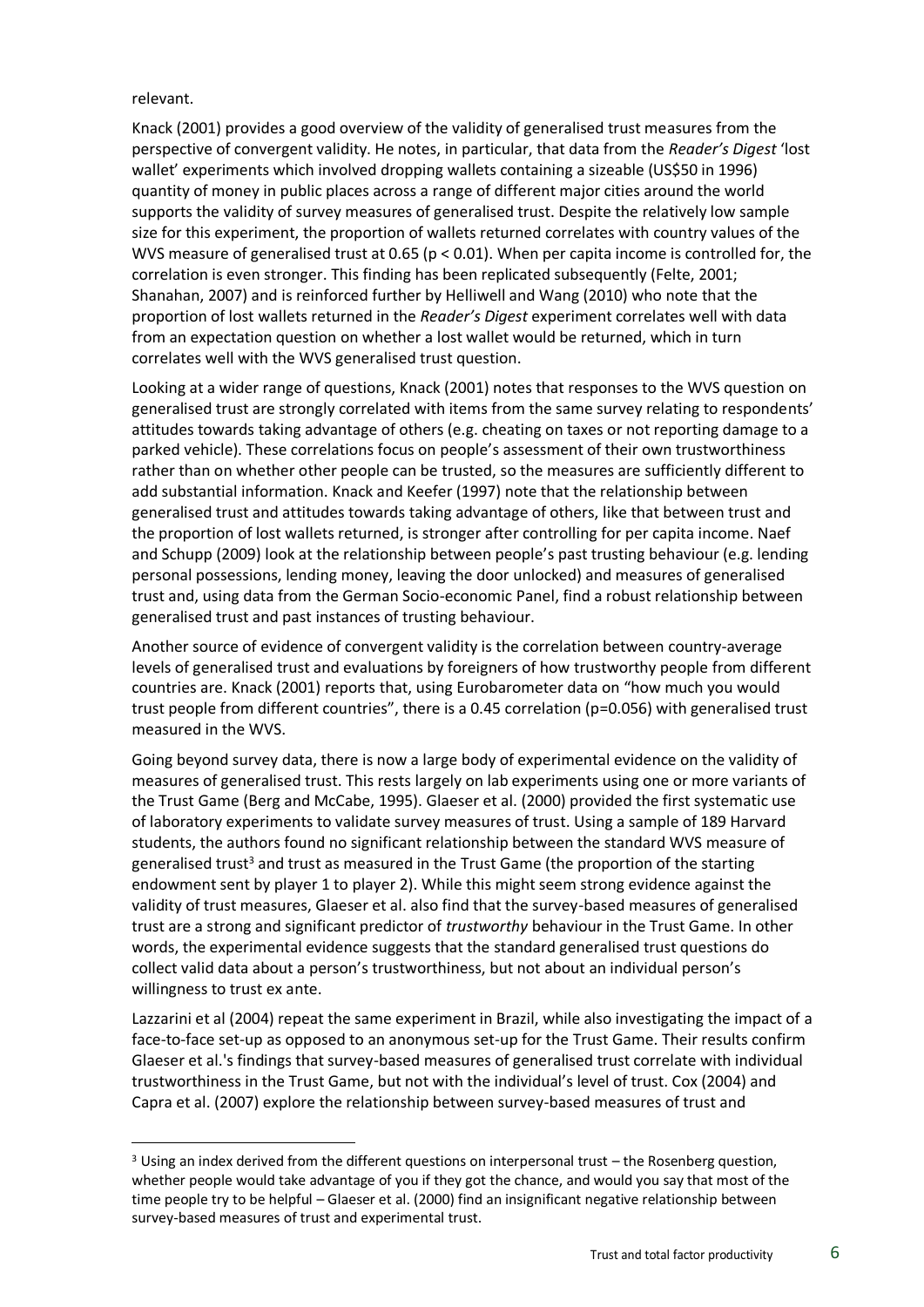experimental results in more detail. By including measures of other-regarding preferences — both experimental and survey-based — these authors show that trusting behaviour in the Trust Game is predicted well by the standard WVS question once altruism is controlled for. Finally, Gachter et al. (2004) report that the standard generalised trust question is associated with co-operation in the public goods game.

All these studies share one limitation: they use a small and largely unrepresentative sample of participants in the experimental games. This raises the issue of whether the results can be extended to the population as a whole. Johnson and Mislin (2011, 2012) undertake a thorough meta-analysis of experimental studies involving the Trust Game, covering 162 replications of the Berg and McCabe trust experiment across 35 countries and over 23,000 respondents. Although most of these studies are small (the average sample size is 148), they cover a wide range of countries, both developing countries (e.g. Cameroon and Uganda) and developed countries (e.g. the United States and Sweden). Contrary to earlier experimental studies, Johnson and Mislin find a significant positive correlation between the WVS measure of generalised trust and trusting behaviour in experimental games, but no relationship with trustworthiness. This finding is replicated and reinforced in a larger study that extends Jonson and Mislin's work to 167 studies in 36 countries and which is able to examine both intra-country variation in experimental and survey trust as well as inter-country variation in the same dataset (Carlin, Love, and Smith, 2017). One explanation for this apparent contradiction between the work of Glaeser and Lazzarini on the one hand and Johnson and Mislin on the other, is that the Johnson and Mislin consider the relationship between country-average levels of trust in both survey responses and experimental results, while the studies citied earlier look at individual-level correlations.<sup>4</sup>

A final source of information to assess the convergent validity of generalised trust measures is provided by Fehr (2009), who discusses a series of experiments analysing the effect of oxytocin (a neurotransmitter highly associated with pro-social behaviour in mammals). In an experimental set-up, players of the Trust Game who received a nasal spray containing oxytocin immediately before the game showed significantly higher levels of trusting behaviour than those who received a placebo spray. Fehr argues convincingly that, in this experimental design, one can effectively rule out the possibility that oxytocin affected trust via affecting player's general altruism or their risk preferences. This study hence suggests instead that the measures of trust produced by the Trust Game capture genuine trusting behaviour and are strongly grounded in a neuro-physical mechanism.

Taken collectively, the body of evidence on generalised trust suggests that such measures capture meaningful information, albeit with some degree of noise. The validity of trust measures is particularly well supported at the aggregate level where there is excellent evidence of convergent validity across countries and regions using a wide range of different metrics including both other survey measures, behavioural data, and experimental results. At the individual level measurement error is a much more significant factor. Although this is a significant limitation, it is of less significance than might be initially thought. As will be discussed in section 3, most of the plausible causal pathways for the impact of trust on growth and productivity are linked to what variation in trust across regions and countries can tell us about expected trustworthiness in different places and the impact of this on productivity and capital accumulation.

<sup>4</sup> To understand the apparently conflicting results from Glaeser compared to Johnson and Mislin, consider a simple model where the reported trust  $(T_{i,c})$  of individual *i* in country *c* is a function of the average actual trustworthiness ( $W_c$ ) of a person in country  $c$  and an error term ( $\varepsilon_i$ ) associated with the personality of individual *i* so that  $T_{i,c}$  = f( $W_c$ ,  $\varepsilon_i$ ). In Glaeser's within country study there is no variation in  $W_c$  so the lack of correlation between survey and experimental trust should be interpreted as showing that the error terms  $\varepsilon_i$ for survey and experimental measures of trust are uncorrelated. Johnson and Mislin (and other similar cross-country studies) allow for  $W_c$  to vary as well, and hence pick up a correlation between experimental and survey trust measures.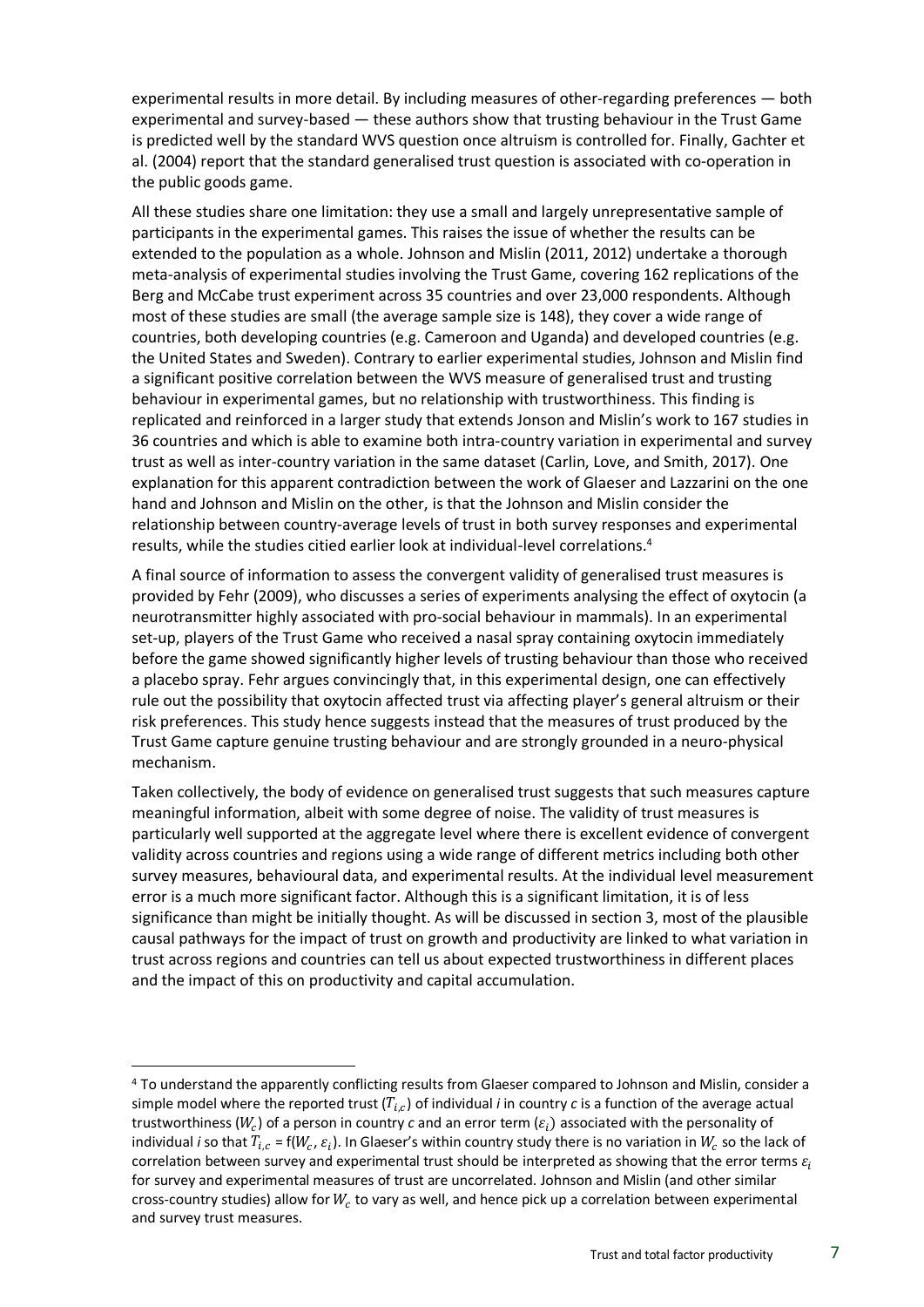## <span id="page-7-0"></span>**3 LITERATURE REVIEW**

### <span id="page-7-1"></span>**Review method**

To investigate the relationship between trust and productivity a formal survey of the literature was undertaken. This involved a search on the Econlit database for articles containing the word "trust" and one or more of the terms "income", "growth", or "productivity". This yielded a total of 373,955 articles. An identical search was conducted on Google Scholar, yielding 2,940,000 articles. These searches clearly produced an exceptionally large number of titles and included a very large number of articles that were ultimately unrelated to the relationship between trust and productivity. There was therefore a need to filter the articles manually down to only those producing an empirical estimate of the relationship between trust and either income, growth, or productivity. This was done by scanning the article titles and journals and, where the focus of the article was not clear from this alone, reviewing the article abstract. For both databases the list of articles was scanned in the order of relevance to the search terms and, once it became apparent that the manual scanning was identifying no further relevant articles, the process was terminated.

To ensure that the literature search process did not omit important articles due to the scanning process a second method was used to add articles to the database. This was based on a review of the bibliographies of the articles identified through the manual scanning. After both processes were complete, a total of 19 articles were identified as of direct relevance for the literature review. To be included in the review the articles had to include an empirical estimate of the relationship between generalised interpersonal trust<sup>5</sup> and either the rate of economic growth, levels of per capita income, or a measure of productivity. This is a very small proportion of the total academic literature on trust but reflects the relatively narrow scope of the criteria for inclusion in this study. Because the number of databases containing information on trust has historically been relatively limited (with the World Values Survey carrying much of the weight prior to the mid-2000s), the scope for original empirical studies on the relationship between trust and productivity has itself been relatively limited.

Table 1, below, provides a summary of the relevant articles identified through the literature survey<sup>6</sup>. There are 19 articles included in the table written between 1997 (Knack and Keefer) and 2015 (Pervaiz and Chaudhary). The table notes the focus of the study – whether this was the rate of economic growth, levels of per capita income, or some measure of productivity – as well as the nature of the dataset used for the study (cross sectional vs panel data), the unit of analysis (country, state, region, intra-country) and the approach to identifying causality (if any). The majority of the articles use cross-country datasets to examine the relationship between trust and economic outcomes, but two studies use within country variation in outcomes (Dincer and Uslaener, 2007; Yamamura and Shin, 2010) and another two use regional variation within and across countries (Beugelsdjik & Van Schaik, 2005; Tabellini, 2010).

For each study included the table lists the coefficient from either the model favoured by the author (where this is clear) or the most fully specified model (i.e. the model including the most complete set of controls). As far as possible the coefficients have been standardised so as to make estimates for different studies comparable. One of the strengths, but also one of the main limitations, of the empirical literature on trust and growth is that many studies draw on various

<sup>&</sup>lt;sup>5</sup> Ideally this should be a variant of the standard question on generalised interpersonal trust, but other measures clearly focusing on the same concept were included.

 $6$  One potentially relevant recent study – Xiong, Westland, Li, and Pu (2017) – was dropped from the analysis and is not included in table 1. Although potentially interesting in terms of looking at inter-regional variation in trust and tfp in China, the study measures trust through a synthetic measure weighting trust and voting through principal component analysis and weighting responses by respondent education. The resulting coefficients are difficult to compare with other studies and the education weights appear somewhat arbitrary.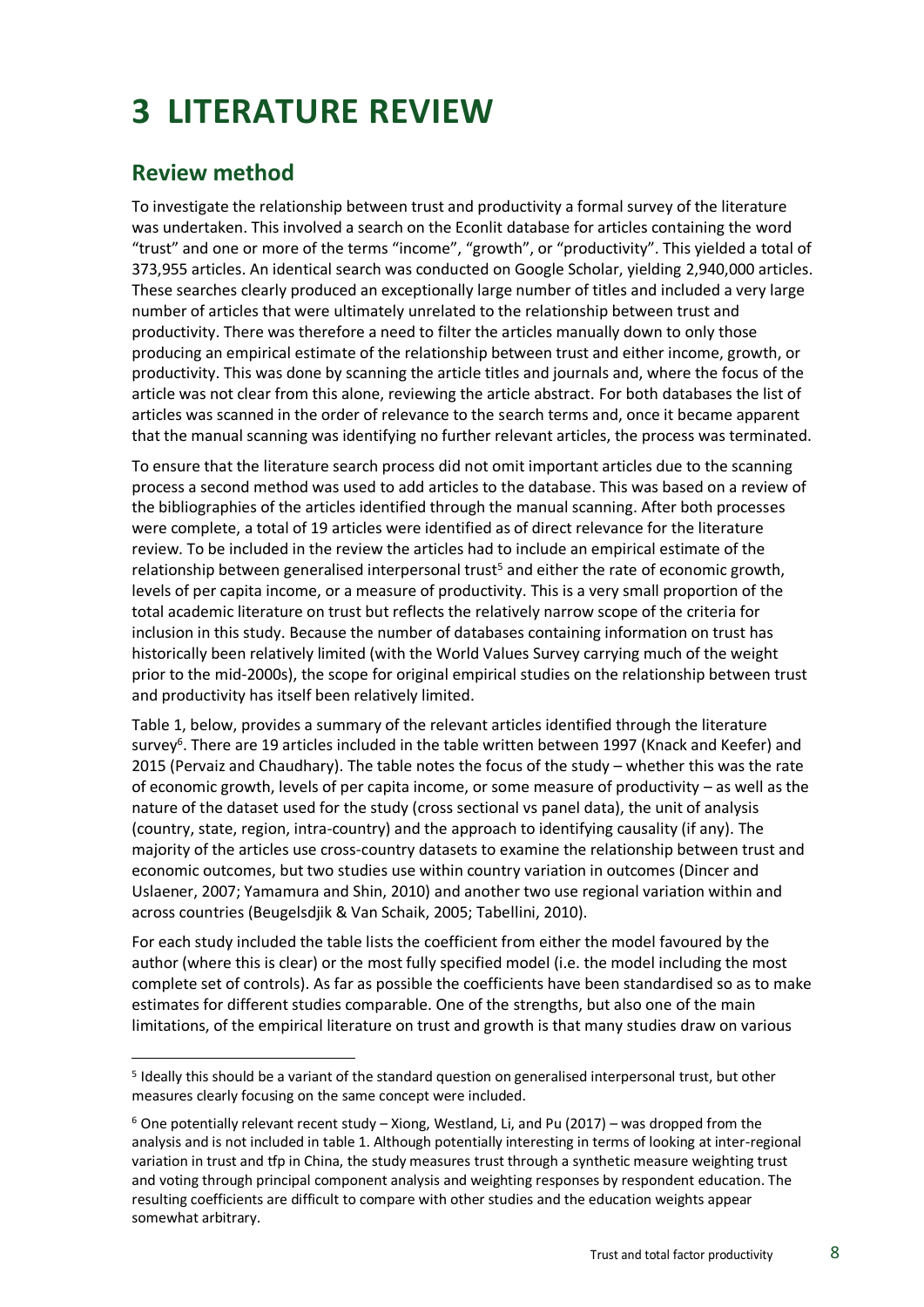iterations of the WVS. This means that many studies face similar constraints in terms of the possible analysis but also means that it is relatively straight forward to produce standardised regression coefficients so that the magnitude of estimated impacts can be compared between studies.

Of the 19 studies included in table 1, 16 of them produce estimates of the relationship between a 1% change in the proportion of people replying "people can usually be trusted" to the WVS generalised trust question or a similar trust measure and the percentage point change in the growth rate of per capita GDP. Of the other four studies one focuses on the change in per capita income (Algan and Cahuc, 2010), one focuses on labour productivity (Yamamura and Shin, 2010), and one focuses on the growth rate of tfp (Bjornskov and Meon, 2009). Knack and Keefer (1997) also provide an estimate of the impact of trust on tfp alongside the more common estimate of the relationship between trust and growth.

| <b>Authors</b>                             |                                                                                                                            | ▼ Da ▼ Coefficie ▼ Unit |                                                                                                                                                                                                                                                                                                                                                                                                                                                                                                                                                                                                                                                                                                                                                                                      | <sup>₩</sup> Focus | ▼ Approach   ▼ Data                 |                                               |           |  |
|--------------------------------------------|----------------------------------------------------------------------------------------------------------------------------|-------------------------|--------------------------------------------------------------------------------------------------------------------------------------------------------------------------------------------------------------------------------------------------------------------------------------------------------------------------------------------------------------------------------------------------------------------------------------------------------------------------------------------------------------------------------------------------------------------------------------------------------------------------------------------------------------------------------------------------------------------------------------------------------------------------------------|--------------------|-------------------------------------|-----------------------------------------------|-----------|--|
| La Porta et al                             | 1996                                                                                                                       |                         |                                                                                                                                                                                                                                                                                                                                                                                                                                                                                                                                                                                                                                                                                                                                                                                      |                    |                                     | Growth rate Cross-section Cross-country       | ▼ Causali |  |
| Knack and Keefer                           | 0.0207 1% change in trusters on % change in growth rate<br>1997<br>0.0820 1% change in trusters on % change in growth rate |                         |                                                                                                                                                                                                                                                                                                                                                                                                                                                                                                                                                                                                                                                                                                                                                                                      |                    |                                     | Growth rate Cross-section Cross-country       |           |  |
|                                            |                                                                                                                            |                         | 0.0860 1% change in trusters on % change in growth rate                                                                                                                                                                                                                                                                                                                                                                                                                                                                                                                                                                                                                                                                                                                              |                    |                                     | Growth rate Cross-section Cross-country       | IV        |  |
|                                            | 0.0127 1% increase in trusters on % change in tfp growth rate                                                              |                         |                                                                                                                                                                                                                                                                                                                                                                                                                                                                                                                                                                                                                                                                                                                                                                                      |                    |                                     | Productivity Cross-section Cross-country      |           |  |
| Whitely                                    | 2000                                                                                                                       |                         | 0.5700 1% change in log trust on % change in the growth rate                                                                                                                                                                                                                                                                                                                                                                                                                                                                                                                                                                                                                                                                                                                         |                    |                                     | Growth rate Cross-section Cross-country       |           |  |
|                                            | 2000                                                                                                                       |                         | 0.0161 1% change in trust index on % change in growth rate                                                                                                                                                                                                                                                                                                                                                                                                                                                                                                                                                                                                                                                                                                                           |                    |                                     | Growth rate Cross-section Cross-country       |           |  |
| Zak and Knack                              | 2001                                                                                                                       |                         | 0.0630 1% change in trusters on % change in growth rate                                                                                                                                                                                                                                                                                                                                                                                                                                                                                                                                                                                                                                                                                                                              |                    |                                     | Growth rate Cross-section Cross-country       |           |  |
|                                            |                                                                                                                            |                         | 0.0450 1% change in trusters on % change in growth rate                                                                                                                                                                                                                                                                                                                                                                                                                                                                                                                                                                                                                                                                                                                              |                    |                                     | Growth rate Cross-section Cross-country       |           |  |
|                                            |                                                                                                                            |                         | 0.0600 1% change in trusters on % change in growth rate                                                                                                                                                                                                                                                                                                                                                                                                                                                                                                                                                                                                                                                                                                                              |                    |                                     | Growth rate Cross-section Cross-country       | IV        |  |
| Beugelsdijk, Van Schaik, and de Groot 2004 |                                                                                                                            |                         | 0.0610 1% change in trusters on % change in growth rate                                                                                                                                                                                                                                                                                                                                                                                                                                                                                                                                                                                                                                                                                                                              |                    |                                     | Growth rate Cross-section Cross-country       |           |  |
| Beugelsdijk & Van Schaik                   | 2005                                                                                                                       |                         | 0.0110 1% increase in trusters on % change in growth rate                                                                                                                                                                                                                                                                                                                                                                                                                                                                                                                                                                                                                                                                                                                            | Growth rate Panel  |                                     | European Regions RE                           |           |  |
| Ahlerup, Olsson and Yanagizawa             | 2007                                                                                                                       |                         | 0.0668 1% change in trusters on % change in growth rate                                                                                                                                                                                                                                                                                                                                                                                                                                                                                                                                                                                                                                                                                                                              |                    |                                     | Growth rate Cross-section Cross-country       | IV        |  |
| Berggren et al                             | 2007                                                                                                                       |                         | 0.0620 1% change in trusters on % change in growth rate                                                                                                                                                                                                                                                                                                                                                                                                                                                                                                                                                                                                                                                                                                                              |                    |                                     | Growth rate Cross-section Cross-country       |           |  |
|                                            |                                                                                                                            |                         | 0.0320 1% change in trusters on % change in growth rate                                                                                                                                                                                                                                                                                                                                                                                                                                                                                                                                                                                                                                                                                                                              |                    |                                     | Growth rate Cross-section Cross-country       |           |  |
| Dincer and Uslaener                        | 2007                                                                                                                       |                         | 0.0530 1% change in trusters on % change in growth rate                                                                                                                                                                                                                                                                                                                                                                                                                                                                                                                                                                                                                                                                                                                              |                    | Growth rate Cross-section US States |                                               |           |  |
|                                            |                                                                                                                            |                         | 0.047 1% change in trusters on % change in growth rate                                                                                                                                                                                                                                                                                                                                                                                                                                                                                                                                                                                                                                                                                                                               |                    | Growth rate Cross-section US States |                                               | IV        |  |
| Boulila et al                              | 2008                                                                                                                       |                         | 0.024 1% change in trusters on % change in growth rate                                                                                                                                                                                                                                                                                                                                                                                                                                                                                                                                                                                                                                                                                                                               |                    |                                     | Growth rate Cross-section Cross-country       | IV        |  |
| Bjornskov and Meon                         | 2009                                                                                                                       |                         | 0.0049 1% increase in trusters on % change in tfp growth rate                                                                                                                                                                                                                                                                                                                                                                                                                                                                                                                                                                                                                                                                                                                        |                    |                                     | Productivity Cross-section Cross-country      | IV        |  |
| Dearmon and Grier                          | 2009                                                                                                                       |                         | 0.048 1% change in trusters on % change in growth rate                                                                                                                                                                                                                                                                                                                                                                                                                                                                                                                                                                                                                                                                                                                               | Growth rate Panel  |                                     | Cross-country                                 | IV        |  |
| Roth                                       | 2009                                                                                                                       |                         | <b>0.1800</b> 1% change in trusters on % change in growth rate                                                                                                                                                                                                                                                                                                                                                                                                                                                                                                                                                                                                                                                                                                                       | Growth rate Panel  |                                     | Cross-country                                 | FE        |  |
|                                            |                                                                                                                            |                         | -0.0030 1% change in trusters squared on % change in growth rate                                                                                                                                                                                                                                                                                                                                                                                                                                                                                                                                                                                                                                                                                                                     | Growth rate Panel  |                                     | Cross-country                                 | FE        |  |
| Algan and Cahuc                            |                                                                                                                            |                         | 2010 \$ 316.89 1% point change in trusters on per capita income (\$US)                                                                                                                                                                                                                                                                                                                                                                                                                                                                                                                                                                                                                                                                                                               | Income level Panel |                                     | Cross-country                                 | FE        |  |
| Tabellini                                  | 2010                                                                                                                       |                         | 0.0600 1% change in trusters on % change in growth rate                                                                                                                                                                                                                                                                                                                                                                                                                                                                                                                                                                                                                                                                                                                              |                    |                                     | Growth rate Cross-section European Regions IV |           |  |
| Yamamura and Shin                          | 2010                                                                                                                       |                         | 0.0500 1% change in trusters on % change in labour productivity                                                                                                                                                                                                                                                                                                                                                                                                                                                                                                                                                                                                                                                                                                                      | Productivity Panel |                                     | Japan                                         | FE        |  |
| Horvath                                    | 2012                                                                                                                       |                         | 0.0300 1% change in trusters on % change in growth rate                                                                                                                                                                                                                                                                                                                                                                                                                                                                                                                                                                                                                                                                                                                              |                    |                                     | Growth rate Cross-section Cross-country       | IV        |  |
| Bjornskov                                  | 2012                                                                                                                       |                         | 0.0402 1% increase in trusters on % change in growth rate                                                                                                                                                                                                                                                                                                                                                                                                                                                                                                                                                                                                                                                                                                                            |                    |                                     | Growth rate Cross-section Cross-country       | IV        |  |
| Pervaiz and Chaudhary                      | 2015                                                                                                                       |                         | 0.0044 1% change in trust/safety index on % change in growth rate Growth rate Panel                                                                                                                                                                                                                                                                                                                                                                                                                                                                                                                                                                                                                                                                                                  |                    |                                     | Cross-country                                 | FE        |  |
|                                            |                                                                                                                            |                         | these range from 0.0044 (Pervaiz and Chaudhary, 2015) to 0.0860 (Knack and Keefer, 1997). Most<br>of these studies (20 estimates from 15 studies) estimate a linear relationship between the<br>percentage of trusting people in the population and the log of the growth rate. Across these 20<br>estimates, the mean of the coefficients is 0.0456 implying that a 10 percentage point increase in<br>the percentage of trusting people in the population is associated with approximately half a                                                                                                                                                                                                                                                                                  |                    |                                     |                                               |           |  |
|                                            |                                                                                                                            |                         | percentage point increase in the annual growth rate of per capita income.                                                                                                                                                                                                                                                                                                                                                                                                                                                                                                                                                                                                                                                                                                            |                    |                                     |                                               |           |  |
|                                            |                                                                                                                            |                         | Two studies included in table 1 model a non-linear relationship between trust and growth.<br>Whitely (2000) estimates the relationship between the logarithm of the proportion of trusting<br>people in the population and the log of per capita income growth. The coefficient here implies a<br>broadly similar order of magnitude for the impact of trust on growth as Zak and Knack (2001) or<br>Tabellini (2010) over the range of trust values observed in the WVS but weights increases in trust<br>more highly in environments with relatively low levels of trust. Roth (2009) finds a parabolic<br>relationship between trust and growth, with growth increasing until the proportion of trusting<br>people in the population reaches 30 percent and declining thereafter. |                    |                                     |                                               |           |  |
|                                            |                                                                                                                            |                         | Only two of the 22 coefficient estimates (Pervaiz and Chaudhary, 2015; Beugelsdjik and Van<br>Schaik, 2005) are not statistically significant in the author's preferred model. Both Bergren et al<br>(2007) and Boulila et al (2008) undertake systematic robustness testing using extreme bounds                                                                                                                                                                                                                                                                                                                                                                                                                                                                                    |                    |                                     |                                               |           |  |

<span id="page-8-0"></span>*Table 1. Estimates of the relationship between trust, income, growth, and productivity*

#### <span id="page-8-1"></span>**Trust and growth**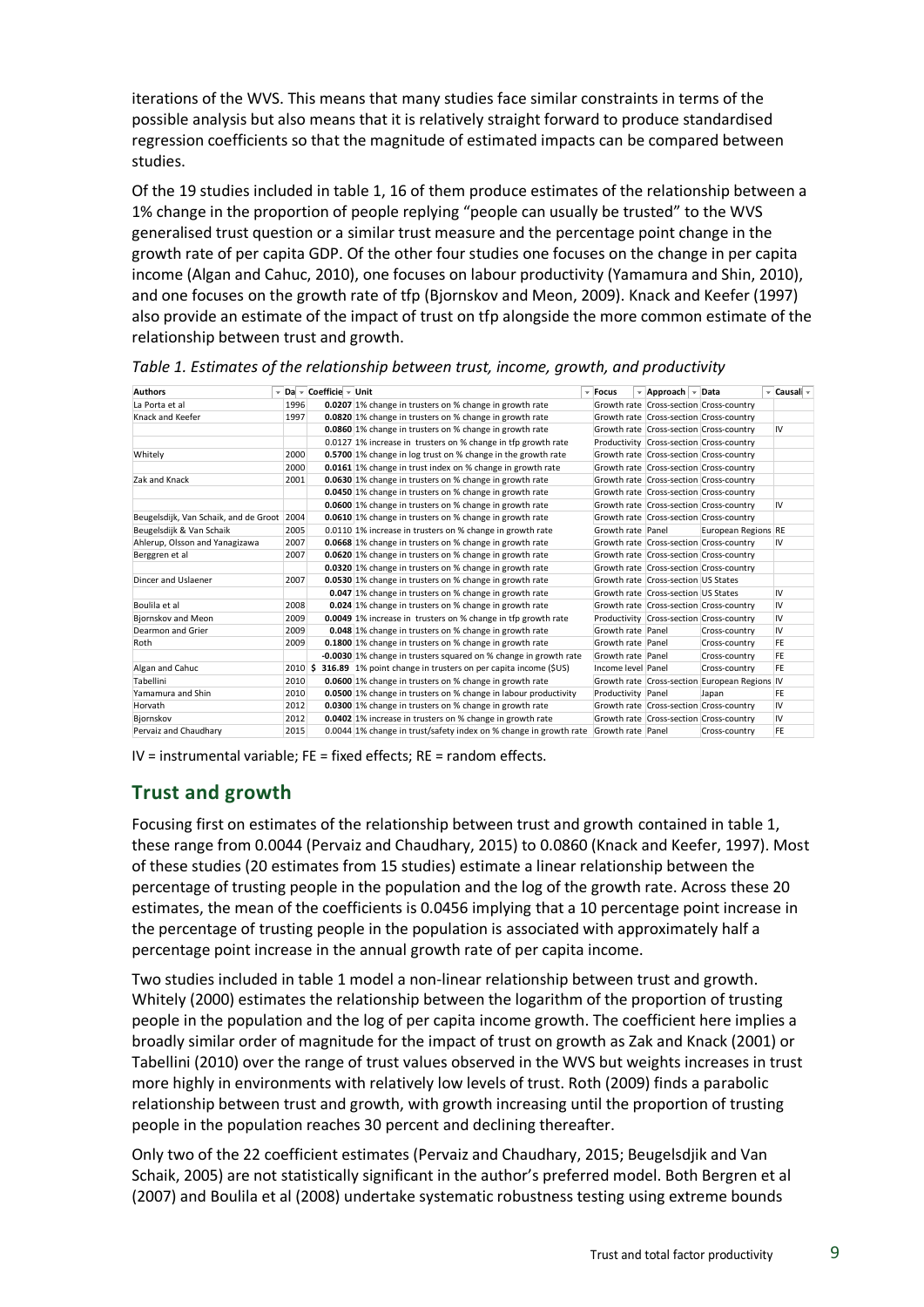analysis (EBA)<sup>7</sup>. Findings are mixed, with both studies finding that the sign of the relationship between trust and growth is robust, but Bergren finding that the statistical significance is not robust in terms of EBA.

The causality column of table 1 highlights the approach adopted to identifying causality in each study. Of the 22 coefficients for the relationship between trust and growth, 10 have no formal identification strategy other than controlling for the standard independent variables commonly used in the empirical analysis of growth (typically initial income level, the price of investment goods, and a measure of human capital). Another 9 coefficients are from studies that make some attempt to address issues of causality through the use of an instrumental variable. In all cases the instrument used is a historical or geographic feature of the countries in the study. This approach is credible in the sense that the instruments are exogenous and correlated with trust. However, in all cases they are also certainly correlated with other features of the country that might influence the growth rate such as institutional characteristics or development pathway. In this sense, the instruments provide good evidence that it is not growth causing trust, but no evidence that it is trust driving growth as opposed to another country-specific factor that might drive both trust and growth.

Only three of the growth studies featured in table 1 have an identification strategy that addresses these issues. Both Roth (2009) and Pervaiz and Chaudhary (2015) use panel data on trust and are therefore able to produce a fixed effects estimate of the impact of trust on growth, while Beugelsdjik and Van Schaik (2005) use a random effects model. Roth, using multiple waves of the WVS finds a significant but parabolic relationship between trust and growth. Pervaiz and Chaudhary, on the other hand, find no significant relationship, but use a substantially different measure of trust to all other studies considered in table 1 which may partly explain this result<sup>8</sup>. Beugelsdjik and Van Schaik find no impact of trust on growth across European regions but do find a significant positive impact from active civic engagement. However, they express some scepticism as to the generalisability of their results, noting issues in the measurement of trust.

Of the three studies discussed above using panel data to examine the relationship between trust and growth, Roth (2009) considers the widest range of countries over the longest period of time and uses the best measure of trust. However, even taking this into account, the evidence from these studies for a causal impact of trust on growth must be considered weak. It is for this reason that the study by Algan and Cahuc (2010) looking at the relationship between trust and per-capita income is important. The vast majority of the studies included in table 1 make use of data from the WVS, which has only 6 waves in total, with the first wave being 1989. Country coverage between waves is inconsistent, creating significant challenges in building a balanced panel dataset of countries for which it is possible to observe changes in trust alongside changes in incomes, growth, or productivity.

Algan and Cahuc get around the limitations of the WVS by leveraging the fact that, at the individual level, trust is partly an inherited characteristic. Trust measures are included in the American General Social Survey (AGSS) as is information on country of origin for the respondent, their parents, and their grandparents as well as the date of migration to the USA for each of the above (if a migrant). This makes it possible to estimate the impact of country of origin (self, parents, grandparents) on the trust of survey respondents. Because the date of migration varies,

<sup>&</sup>lt;sup>7</sup> Extreme bounds analysis tests the sensitivity of coefficient estimates to changes in model specification by systematically re-estimating the model swapping in a large number of different potential independent variables. A coefficient is deemed to pass a hard test of robustness if its sign and significance remain the same in 99% of regressions and a soft test of robustness if they remain the same in 95% of regressions.

<sup>8</sup> Pervaiz and Chaudhary use the index of Interpersonal Safety and Trust developed by the International Institute of Social Studies at Erasmus University as their measure of trust. This index combines over 40 different items from a wide range of sources and includes measures of risk of crime, perceived safety, and limited trust as well as a few measures of generalised trust. Given that generalised trust is only a relatively small component of the index – and that the theoretical grounds for the other elements of the index to affect growth are relatively weak – it is perhaps unsurprising that no significant relationship is identified.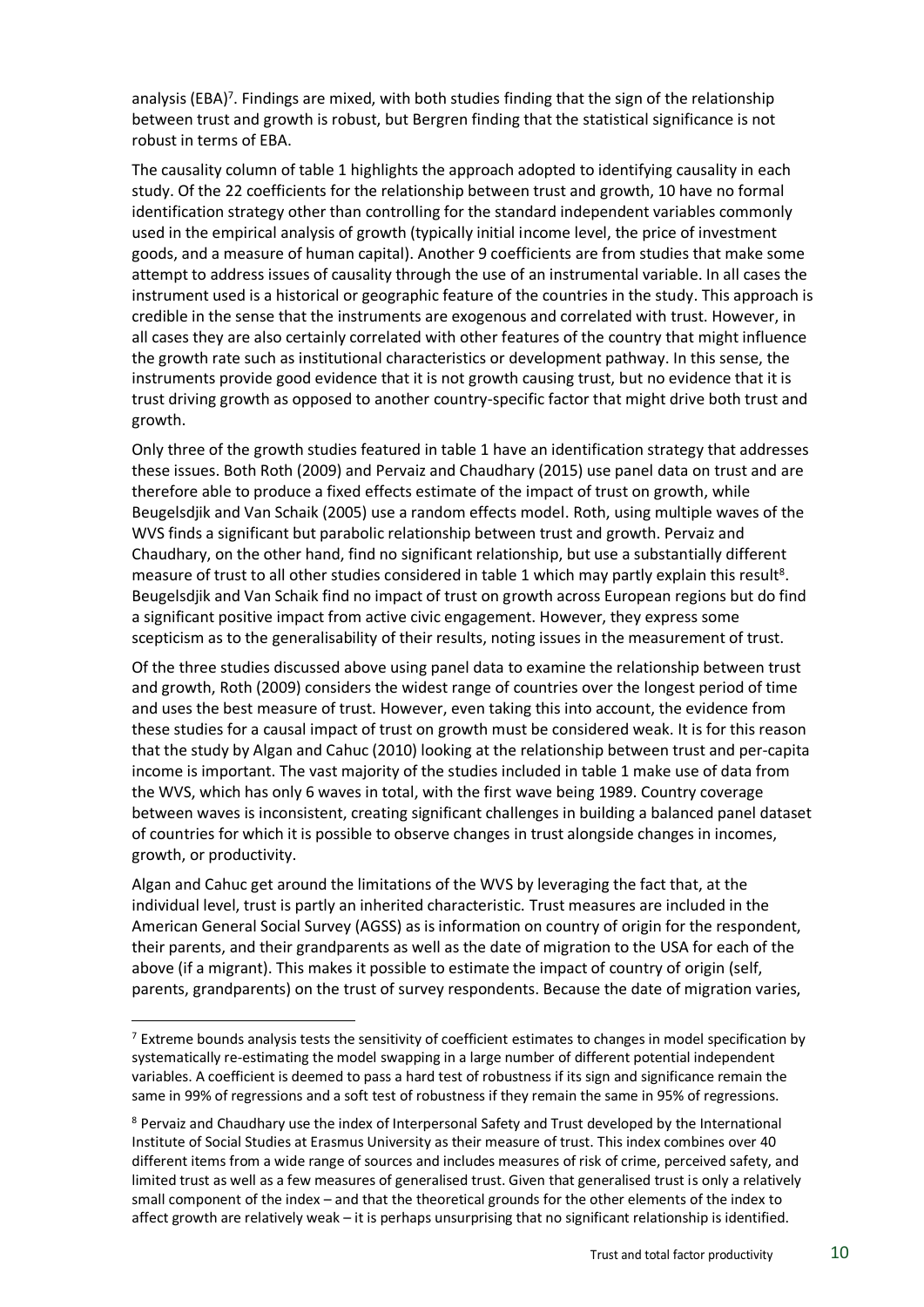this can be used to create a database of trust values at the country level going back to the start of the 20<sup>th</sup> century grounded in inherited trust.

Focusing on the period from 1935 and 2000, Algan and Cahuc are able to provide a fixed-effects estimate of the impact of a change in inherited trust over this period on GDP per capita. This sits in the development accounting tradition (impact of factor endowments and tfp on incomes) rather than the growth accounting tradition adopted by most of the other papers in table one (which consider the impact of the rate of change in factor endowments on the rate of change in income). Although this makes a direct comparison of the magnitude of the impact of trust on incomes between Algan and Cahuc and the other articles in table 1 difficult, Algan and Cahuc do provide strong evidence that the relationship between trust and growth is causal (from trust to growth) and that this relationship is not simply proxying for some other country-specific unobserved variable. It thus lends significant strength to the view that the relationship found in other studies is causal.

#### <span id="page-10-0"></span>**Trust and productivity**

Although tfp is certainly a significant pathway for how trust affects incomes in all of the studies listed in table 1 (as will be discussed in the next section), only three studies actually directly estimate the relationship between trust and productivity. Knack and Keefer (1997) investigate the impact of trust on the growth rate of tfp as part of their broader look at the relationship between trust and growth, while for Bjornskov and Meon (2009) tfp is the primary focus of their investigation. Yamamura and Shin (2010) are an outlier among the studies considered here in that they focus on the impact of trust on labour productivity but are valuable in that the Japanese panel data that they use allows for a relatively strong identification strategy by capturing variation in Japanese regions over time.

Knack and Keefer's original analysis found a low positive coefficient for the impact of trust on tfp growth that was not statistically significant within the (small) sample that formed the basis of their analysis. Bjornskov and Meon essentially extend the analysis of Knack and Keefer to a larger sample of countries by drawing on additional waves of the WVS as well as the Latinobarometer, the Asian barometer, and the Afrobarometer and the Danish Social Capital project. As well as increasing the sample size, the wider range of countries provides a better distribution of high, medium, and low trust countries within the sample.

Within the wider sample Bjornskov and Meon find that trust has a statistically significant positive impact on tfp that is robust to a wide range of different specifications and covariates. The size of the coefficient is, however, relatively small, with a 10% increase in people trusting others in the population resulting in a 0.05 percent increase in the rate of tfp growth. This is consistent with their estimate that, when looking at income levels rather than growth rates, changes to tfp accounts for roughly a quarter of the impact of trust on income while the flow-on from trust to factor accumulation accounts for the remaining three quarters of this effect. The only situation under which trust was not significantly correlated with the tfp growth rate was when institutional quality/rule of law was introduced as a covariate. This is unsurprising given that institutional quality and trust are strongly correlated themselves (OECD, 2017). In fact, institutional quality is certainly one of the main mediating factors for how trust impacts on other outcomes, with more trustworthy societies generating higher quality institutions in practice and higher quality institutions in turn, reinforcing generalised trust (Uslaner, 2002, 2008).

Yamamura and Shin's estimate of the impact of trust on labour productivity is higher (0.5) than the closest equivalent estimate from Bjornskov and Meon (0.28 for the impact of trust<sup>9</sup>). However, this is unsurprising given that the labour productivity measure used by Yamamura and

<sup>9</sup> The estimate of the impact of trust on the level of tfp in Bjornskov and Meon (0.28) is higher in absolute terms than the impact of trust on the tfp growth rate discussed in the preceding paragraph (0.0049) but, of course, measures something different. It is the level estimate, however, that is most comparable to the estimate of the impact of trust on labour productivity included in Yamamura and Shin.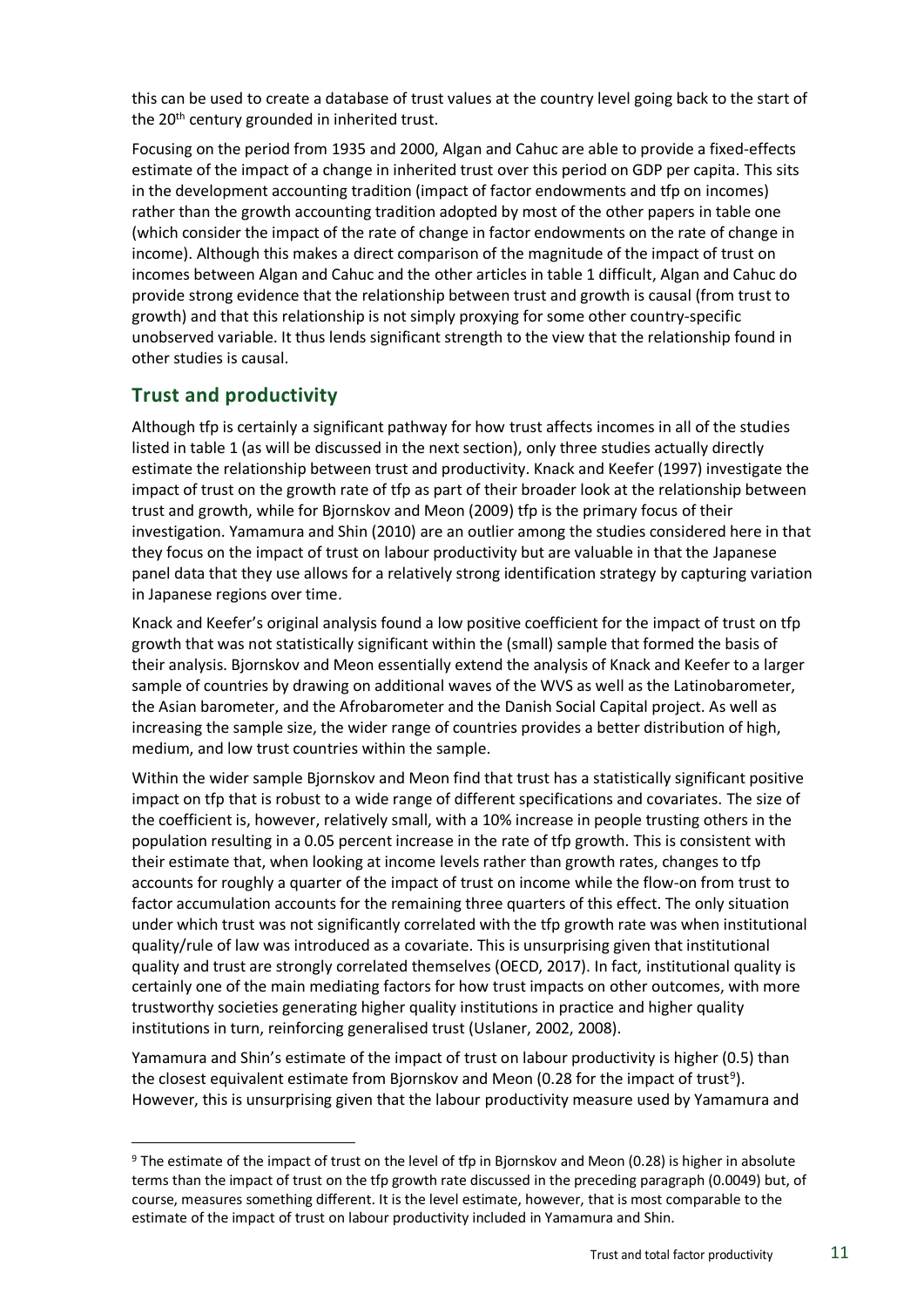Shin will capture the impact of capital accumulation as well as efficiency effects while the tfp estimate excludes factor accumulation. More generally, Yamamura and Shin's analysis, while focused exclusively on Japan, is consistent with Bjornskov and Meon as well as Knack and Keefer in identifying both a direct effect of trust on productivity and in this accounting for only a small part of the total impact of trust on income growth.

### <span id="page-11-0"></span>**Causal pathways**

A diverse range of different accounts have been put forward for how trust might affect incomes. These range from the very general to the very specific. While some accounts simply describe the causal mechanism in very general terms – such as referring to transaction costs and taking the exact causal pathway as a given – others provide more detail. The intent here is to provide a description of the main causal pathways at a level of detail that can be linked back to specific empirical results. Even though the primary focus for this article is on the relationship between trust and productivity it is useful to consider the full range of potential causal pathways in order to place the trust/productivity relationship in context.

In discussing the causal pathways whereby trust affects incomes, three broad transmission channels are identified. These are factor accumulation, innovation, and allocative efficiency. Innovation and allocative efficiency represent channels by which trust will affect tfp. The impact of trust on factor accumulation, however, will affect income levels and rate of growth, and while it may affect labour productivity (via its impact on the capital/labour ratio), will not affect tfp.

Factor accumulation captures the impact of trust on levels of investment in produced and human capital. There are two mechanisms at work here. First, high trust societies are associated with better performing institutions. This is because high measured trust implies high average trustworthiness within a society. Strong institutions – particularly strong property rights – in turn create incentives for investment in productive assets (Whitely, 2000; Roth, 2009; Horvath 2012). Investment is inherently an expression of confidence in future states of the world, and the expected rate of return on investment is higher where there is higher confidence that the assets or the income stream resulting from them are not at significant risk of future expropriation. A similar logic applies to investments in human capital. If the risk of nepotism or favouritism in job allocation is seen as low, then the expected rate of return on investment in human capital is higher.

Trust also reduces transaction costs and this too affects investment levels. Roth (2009) notes that high levels of trust facilitate the provision of public goods by reducing the need to expend resources on enforcing compliance. This, in turn, potentially frees up resources for productive investment as well as increasing the range of investment opportunities as some public goods that would be too costly too produce in a low trust setting become viable at higher levels of trust.

A number of the key empirical papers on trust, growth, and productivity explicitly test the importance of factor accumulation on the trust/growth relationship. Knack and Keefer (1997) find that trust is related to measures of capital per worker and human capital, while Dearmon and Grier (2009) find that approximately three quarters of the impact of trust on growth flows through factor accumulation. Bjornskov (2012) finds large effects of trust on human capital, accounting for two thirds of the relationship between trust and growth.

While trust undoubtedly impacts on incomes through factor accumulation, there are a number of reasons why trust might improve allocative efficiency. Dearmon and Grier (2009) make the case that higher trust implies fewer resources devoted to protecting property rights and monitoring people in a principal/agent context. This frees up these resources for more productive uses. They also emphasise the role of trust in building better institutions and the flow-on effects of this on allocative efficiency. Stronger institutions and less rent-seeking behaviour allow for less intrusive regulations and therefore fewer resources allocated to monitoring and enforcement. Several authors (Whitely, 2000; Dearmon and Grier, 2011; Horvath, 2012) note that stronger institutions and more secure property rights affects not just the incentive to invest, but also the time horizon for investments. Where there is a low level of confidence in the security of assets and income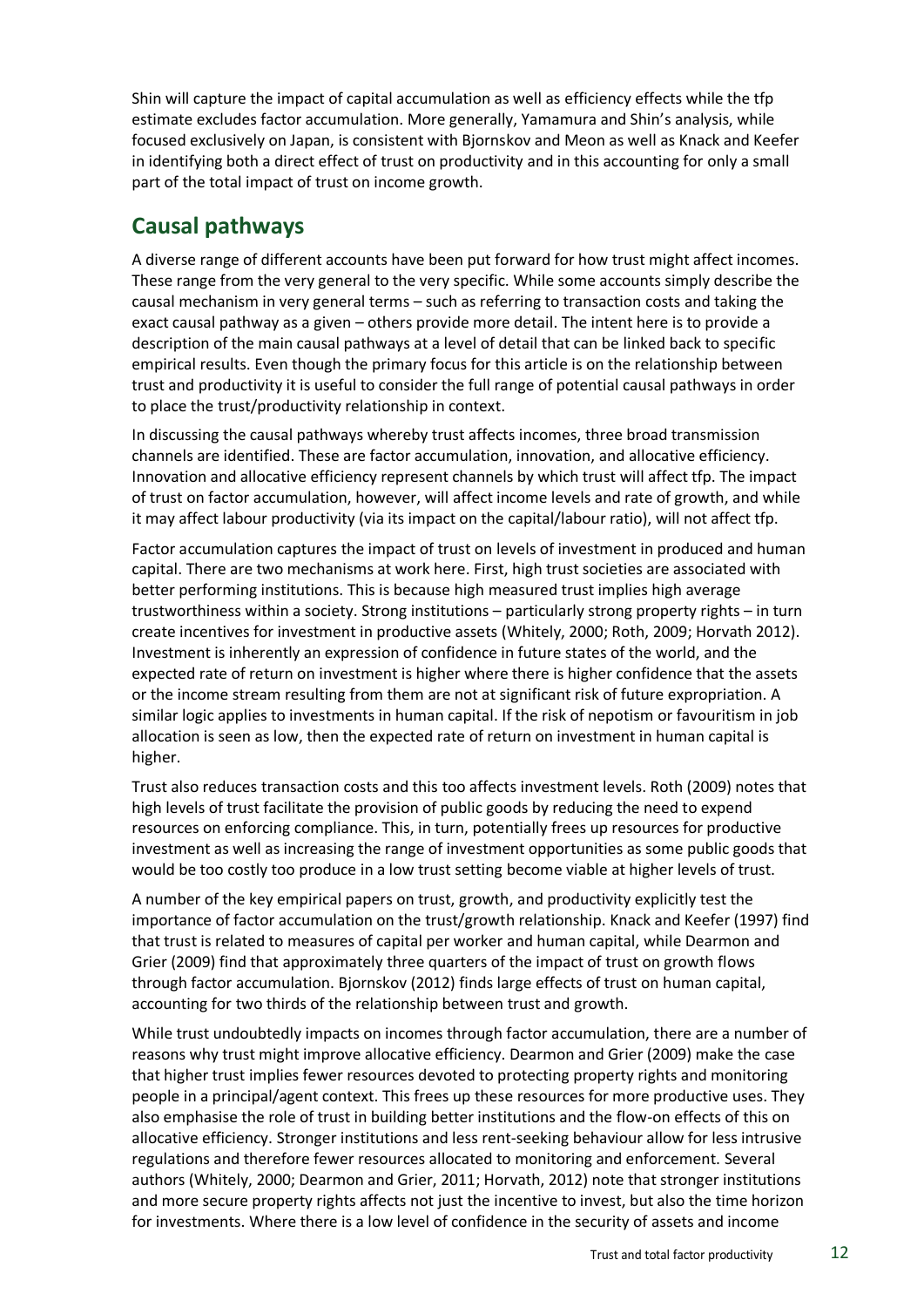streams into the future, not only will there be less investment, but investment will also be skewed towards projects with a shorter time horizon.

Another important impact of trust on allocative efficiency occurs through its effect on trade. Here trust again likely acts through reducing transaction costs. International trade always involves an element of trust in that it is likely to require establishing a relationship with business partners potentially operating under a different legal regime. Trade with a high trust country with strong institutions requires less investment in monitoring principal/agent issues and implies a lower risk of expropriation of assets. Butter and Mosch (2003) estimate a gravity trade model using data from Eurobarometer on informal trust to show that a one standard deviation increase in trust is associated with an increase in bilateral trade of between 90 percent and 150 percent. In this sense trust can be thought of as reducing the effective distance between different countries for the purposes of trade.

Trust is also believed to affect the rate of innovation. There are two key reasons for this. The first of these is that innovation is partly a function of research, and research is subject to principal/agent problems. In particular, it is difficult and costly for the party commissioning research to observe the quality of the research being undertaken and the effort put in by researchers. In low trust environments this may lead to less investment in research and therefore less innovation (Naastepad and Storm, 2006). Greater trust within firms may also lead to greater continuity of employment and accumulation of 'tacit' knowledge (Kleinknecht, van Schaik, and Zhou, 2014). The second transmission mechanism from trust to innovation is grounded in the observation that weak ties are important to innovation (Rauch 1993; Dearmon and Grier, 2009). It is through casual interactions with people who may not know each other well or have an ongoing relationship that information diffuses through society. Diffusion of this sort is thought to create opportunities to innovate by applying existing ideas in new contexts. Trust facilitates these sorts of interaction (weak ties). In fact, the standard measure of generalised interpersonal trust (discussed at the start of section 2) is essentially framed in terms of the respondent's level of confidence in weak ties. There are thus strong theoretical grounds for expecting trust to increase information flows and innovation.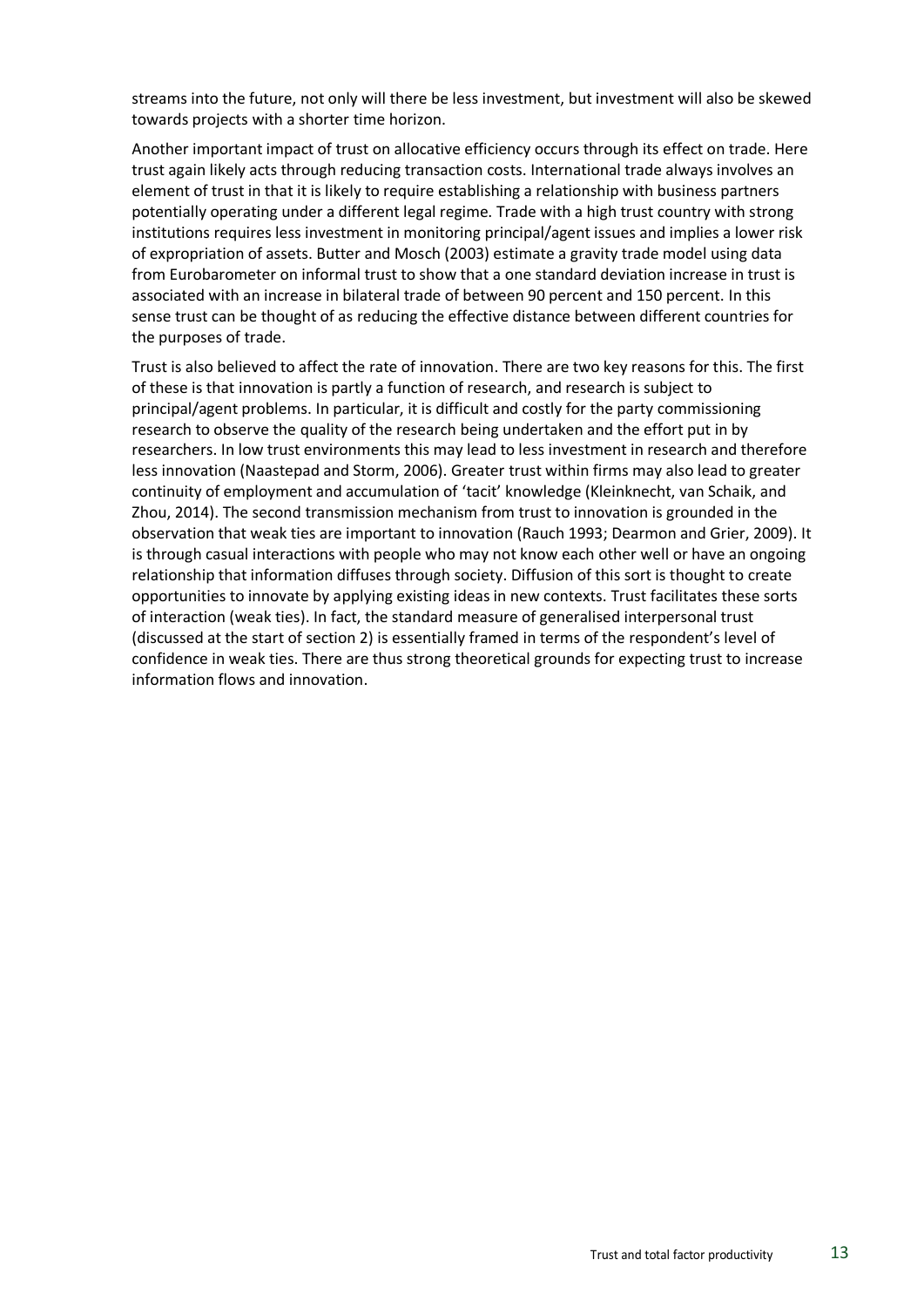## <span id="page-13-0"></span>**4 DATA AND METHOD**

The literature reviewed in section 3 is relatively limited from the perspective of understanding the relationship between trust and tfp in that most of it draws from the WVS and there are therefore very few country/year observations. As a result, most of the studies are purely cross-sectional and those that are not are forced to draw together trust measures from a range of different sources (e.g. Bjornskov and Meon). In addition, most of the literature focuses on the trust/growth relationship rather than the trust/tfp relationship. In the last decade, however, additional datasets have become available containing high quality information on trust.

The empirical section of this report makes use of the European Social Survey (ESS), a two-yearly survey of attitudes, values, and beliefs run across 32 countries in Europe since 2002. Using the ESS cumulative dataset gives information on 8 waves of the survey covering 2002 to 2016 and 374,729 responses. For the purposes of examining productivity this was aggregated to produce a cross-country panel dataset containing the proportion of the population with a value on the ESS generalised trust question of 5 or more<sup>10</sup> for each ESS wave. Information on tfp was obtained from the Penn World Tables covering the same period. As will be outlined below, this is sufficient to model the relationship between trust and tfp.

There are two potential limitations of the ESS data that potentially impact using the data for any analysis of the relationship between trust and tfp. The first of these is that it consists of a sample of European countries. There might therefore be reason for concern that the dataset contains only a narrow range of different cultural models and little diversity in trust. In fact, while the ESS dataset clearly does not represent the range of societies found across the globe, it is highly diverse. In addition to Western Europe, the ESS contains data on a wide range of Eastern European countries with very different political traditions to the West, including Russia and the Ukraine as well as a range of post-communist EU countries. The dataset also includes Israel and Turkey. This group of countries has a wide range of trust scores, with 13 country/year observations with below 40 percent trusters covering Bulgaria, Cyprus, Greece, Poland, Portugal and Turkey, as well as 36 country/year observations with more than 80 percent trusters including observations from Denmark, Finland, Great Britain, Israel, the Netherlands, Norway, and Sweden. The lowest mean country trust value was 21.6 percent (Turkey, 2008) and the highest 93.4 percent (Sweden, 2006).

The second potential issue with the ESS data is simply that the time period for the dataset covers only 16 years. Given that trust is likely to evolve relatively slowly over time, this raises the issue as to whether the ESS dataset contains enough meaningful variation in trust within countries relative to noise in the dataset to reach strong conclusions. If the ratio of noise to signal is higher within the dataset, this will be reflected in a smaller estimated coefficient and lower statistical significance. Ultimately this issue is potentially serious, but since the existing literature is dominated almost exclusively by the WVS, looking at the ESS is likely to add value. Although the time period is shorter than would be desired, 16 years presents a reasonable window in which to observe changes in both tfp and trust.

### <span id="page-13-1"></span>**The relationship between trust and productivity**

Although most modern analyses of the drivers of economic growth are grounded in the framework of an endogenous growth model (Romer, 1994), tfp is estimated empirically using a simpler framework based ultimately on the Solow-Swann growth model (Solow, 1956; Swann, 1956). In a Solow-Swann framework tfp is calculated as a residual based on the difference between the rate of growth of real gdp per capita and growth in the capital to labour ratio. This being the case, any factors impacting on the growth of gdp per capita not captured in the

 $10$  This gives a similar proportion of the population in the high trust group to the "most people can be trusted" response to the widely used WVS question.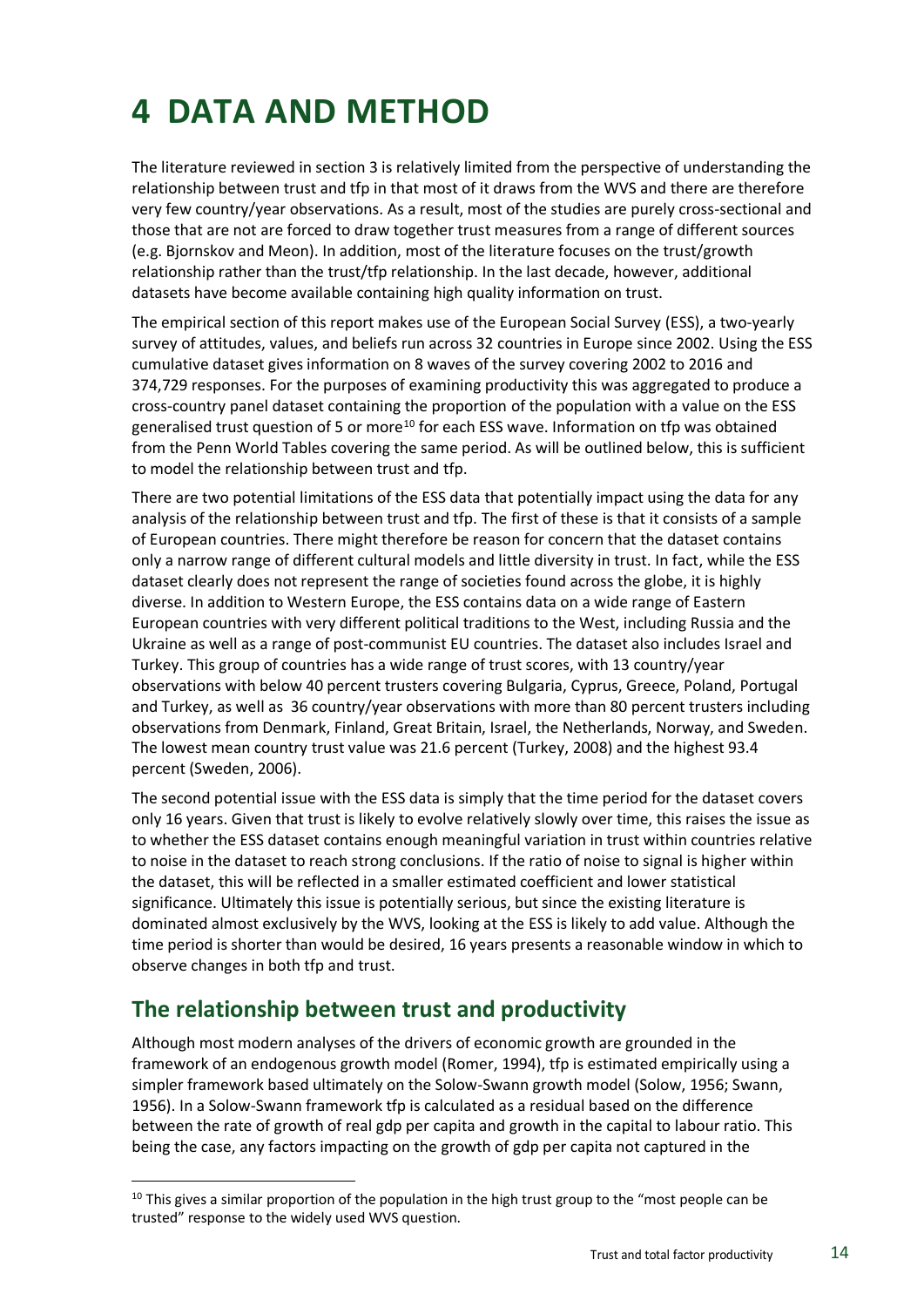elements of growth in the capital to labour ratio (essentially the rate of growth of the capital stock and of the labour supply) will end up reflected in the estimate of tfp. Hence, if trust functions as a factor of production, we would expect to see it reflected in tfp.

The paper uses a basic development accounting framework to examine the impact of trust on total factor productivity. Equation 1 sets out a basic Cobb-Douglas production function for a country:

(1)  $Y = AK^{\alpha}L^{\beta}$ 

where K is the capital stock per worker, L is the mean human capital per worker, Y is GDP per capita, and A is total factor productivity. Using the log rule we can convert this to a linear equation:

(2)  $ln(Y) = ln(A) + \alpha ln(K) + \beta ln(L)$ 

We can empirically estimate the model if we have the appropriate data with country  $(\eta)$  and year  $(\theta)$  fixed effects.

(3) 
$$
\ln(Y) = \eta + \theta + \alpha \ln(K) + \beta \ln(L) + \varepsilon
$$

A comparison of equations (2) and (3) shows that total factor productivity is the residual in equation (3), giving us the identity (4) below.

(4) 
$$
\ln(A) = \ln(Y) - \eta - \theta - \alpha \ln(K) - \beta \ln(L)
$$

If we wish to incorporate social capital into this model as an important factor of production we can adapt equation 1 as follows:

(5)  $Y = \hat{A}K^{\alpha}L^{\beta}S^{\gamma}$ 

where S is social capital and  $\hat{A}$  is total factor productivity after adjusting for the impact of trust. Note that social capital in the sense in which it is used here is assumed to be a non-rival good, so per capita social capital is equivalent to total social capital. We can re-write equation (5) in loglinear terms (6):

(6)  $ln(Y) = ln(\hat{A}) + \alpha ln(K) + \beta ln(L) + \gamma ln(S)$ 

To estimate equation (6) in practice with fixed effects we get (7) below:

(7)  $\ln(Y) = \eta + \theta + \ln(\hat{A}) + \alpha \ln(K) + \beta \ln(L) + \gamma \ln(S)$ 

which can be re-arranged to give us an identity for  $\hat{A}$  (8).

(8)  $ln(\hat{A}) = ln(Y) - \eta - \theta - \alpha ln(K) - \beta ln(L) - \gamma ln(S)$ 

A comparison of equations 4 and 8 shows that  $ln(Y) - \eta - \theta - \alpha ln(K) - \beta ln(L)$  is equivalent to ln(A), which allows us to re-write equation 4 as follows:

(9)  $ln(A) = ln(\hat{A}) + \gamma ln(S)$ 

Although this manipulation of the basic derivation of tfp is simple, it highlights two important facts. First, it provides an empirical definition for underlying tfp  $(\hat{A})$ , defined as tfp where social capital *is treated as a capital stock* (i.e. as a factor of production). In this case  $\hat{A}$  can be calculated from the residual of regressing ln(S) on ln(A). This is of some intellectual interest given that the economic models underlying the standard approach to measuring sustainability (e.g. OECD, 2013, 2015; New Zealand Treasury, 2018) implicitly treat social capital as a factor of production.

The second important point is that, if we assume that social capital (of which trust is the best available measure) functions as an important factor of production, then the impact of trust will be reflected empirically in estimates of tfp. One implication of this is that the bivariate relationship between trust and tfp ought to be stronger than the bivariate relationship between trust and  $gdp^{11}$ . This, as it turns out, is exactly what we see in the empirical data (Algan and Cahuc, 2013).

 $11$  To see why this is so consider that changes in real gdp will be a function of changes in the capital to labour ratio, changes in underlying or "actual" tfp (possibly thought of as technological change) and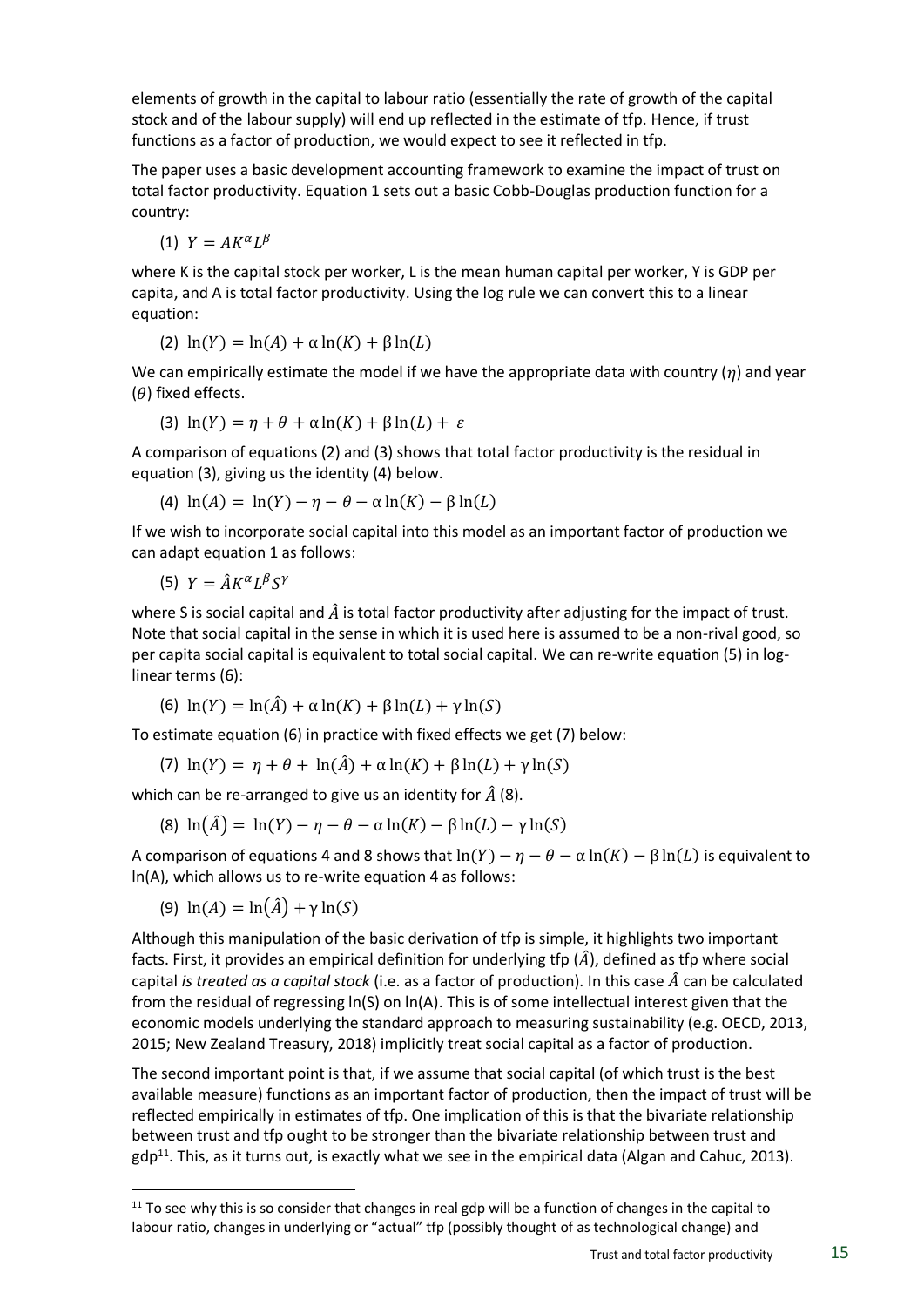Estimating equation 9 empirically is relatively straight forward with the aggregate ESS dataset described above. Note that, unlike most of the literature described in section 3, the ESS dataset contains multiple country/year observations so it is possible to adopt a fixed effects specification for the model. In addition, because all of the observations come from the same dataset it is possible to have a high degree of confidence that the results are not influenced by survey effects. This provides a stronger causal attribution than is possible in much of the existing literature.

Only one key decision needs to be made in estimating the model, which is the nature of the functional relationship between trust and social capital. If the relationship is linear than we should estimate  $\ln(A) = \gamma \ln(T) + \varepsilon$ , where T is trust. However, it is also possible that the relationship is non-linear such that T  $\approx$  ln(S). In this case we would estimate  $ln(A) = \gamma T + \varepsilon$ . The latter approach appears to be more common as it is the implicit assumption in most of the studies considered in section 3.

changes in trust. However, changes in measured tfp will be a function only of changes in underlying or "actual" tfp and changes in trust thus removing a major source of noise in the relationship.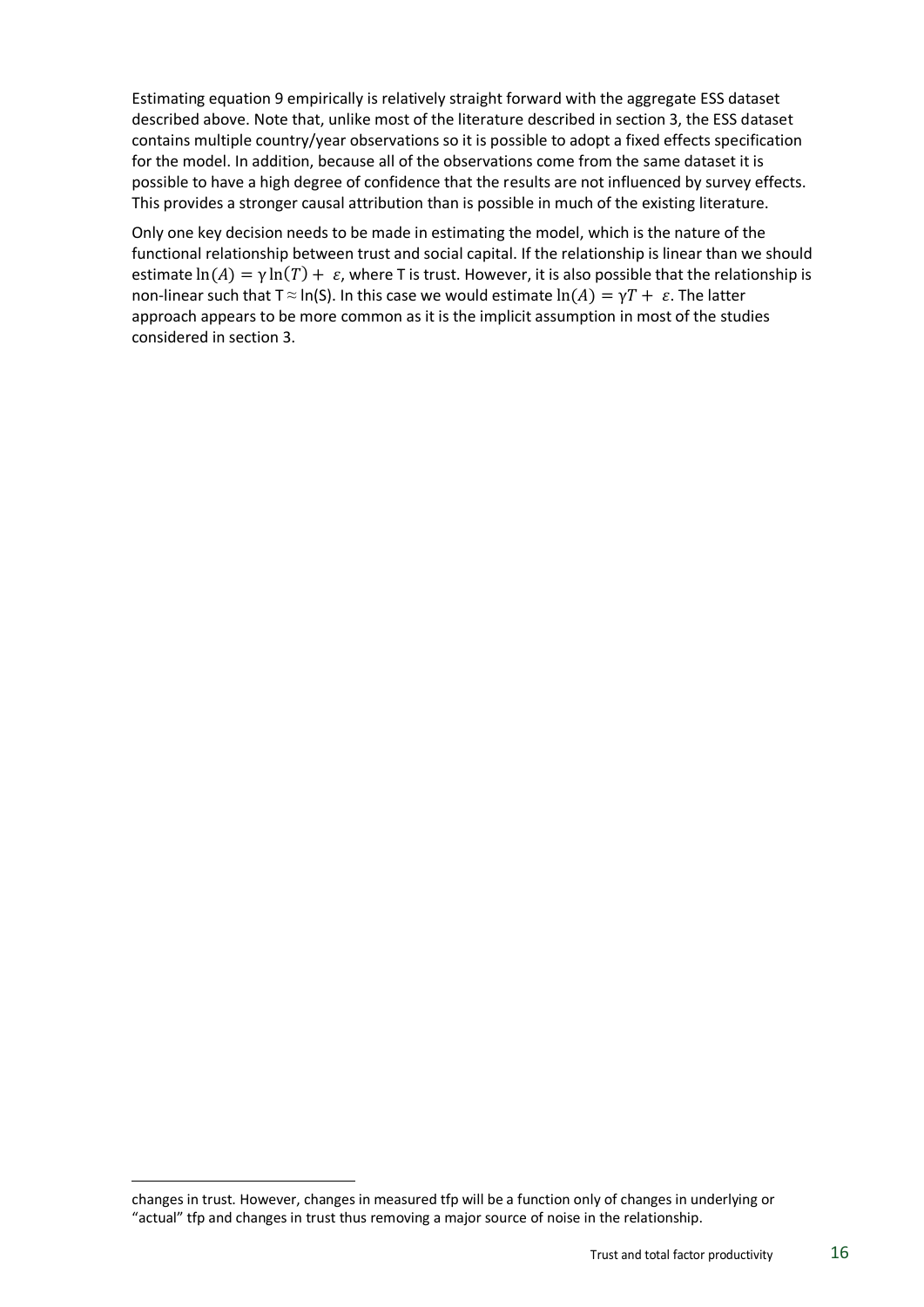## <span id="page-16-0"></span>**5 RESULTS**

Table 2 below presents the results of a series of estimates of equation 9 above with different assumptions about the functional relationship between trust and social capital. Column (1) reports the results of a simple linear regression of the proportion of trusters<sup>12</sup> in the population on tfp. As is expected from theory and prior literature the bivariate relationship is strong and positive. Column (2) adds in country and year fixed effects. Once these are added the significance of the relationship drops to the p<0.05 level and the magnitude of the coefficient roughly halves. This is unsurprising as, in the absence of fixed effects, trust will be capturing any country-specific factor associated with trust in the cross-section.

Column 3 on table 2 repeats column 2 but with a one-year lag to tfp (i.e. trust at time t is regressed on tfp at time t+1). This provides stronger assurance that any causal effect goes from trust to tfp rather than vice versa. However, introducing the lag in column 3 has little material impact on the coefficient size or significance.

| <b>Variable</b>         | (1)                      | (2)                          | (3)        | (4)          | (5)        | (6)            | (7)                          |
|-------------------------|--------------------------|------------------------------|------------|--------------|------------|----------------|------------------------------|
| <b>Dependent</b><br>var | tfp                      | tfp                          | lag tfp    | ln(tfp)      | ln(tfp)    | lag<br>ln(tfp) | ln(tfp)                      |
| Trusters (%)            | $0.00621***$             | $0.00279*$                   | $0.00266*$ | $0.00782***$ | $0.00281^$ | 0.00254^       | $\overline{\phantom{a}}$     |
| <b>SE</b>               | 0.000838                 | 0.00133                      | 0.00129    | 0.00108      | 0.00157    | 0.00149        | $\qquad \qquad \blacksquare$ |
| In(trusters)            | $\overline{\phantom{a}}$ | -                            |            | ۰            | ۰          | ۰              | $0.144^$                     |
| <b>Se</b>               | $\overline{\phantom{a}}$ | $\qquad \qquad \blacksquare$ | ۰          | ٠            | ۰          | ٠              | 0.084                        |
| Country/Year<br>FE?     | No                       | Yes                          | Yes        | No           | Yes        | Yes            | Yes                          |
| $\mathsf{n}$            | 193                      | 193                          | 193        | 193          | 193        | 193            | 193                          |
| Adjusted $R^2$          | 0.220                    | 0.919                        | 0.921      | 0.213        | 0.932      | 0.934          | 0.932                        |

<span id="page-16-1"></span>

|  |  |  |  |  | Table 2. ESS trust and tfp regression results |  |
|--|--|--|--|--|-----------------------------------------------|--|
|--|--|--|--|--|-----------------------------------------------|--|

\*\*\* p<0.001, \*\* p<0.01, \* p<0.05, ^ p<0.1

Columns 4 to 6 in table 2 move from examining the general relationship between trust and tfp to an estimate that can be interpreted in terms of model 9 of the preceding section. In particular, these three estimates follow the wider academic literature and assume that that  $T \approx \ln(S)$ . The cross-sectional result (4) are largely similar to those obtained from looking simply at trust and tfp, albeit with a slightly larger coefficient. Moving to a fixed effects specification (column 5), we find that the coefficient remains very similar to that in column 2, but the significance drops slightly to just above than the 0.05 level (p=0.075). Using lagged tfp makes no real difference to the size or significance of the coefficient.

The coefficient for trust in column 5 is directly comparable to the equivalent estimate reported by Bjornskov and Meon (2009) in table 1. The Bjornskov and Meon estimate produces a larger coefficient at 0.00468 than that reported in table 2 (0.00281), although the two estimates are of

 $12$  In the literature drawing on the WVS, a truster is a person replying "people can usually be trusted" in the dichotomous WVS question. As the ESS uses a 0-10 response scale for generalised trust, a truster is defined here as a person with a score of 5 or higher on the ESS generalised trust question.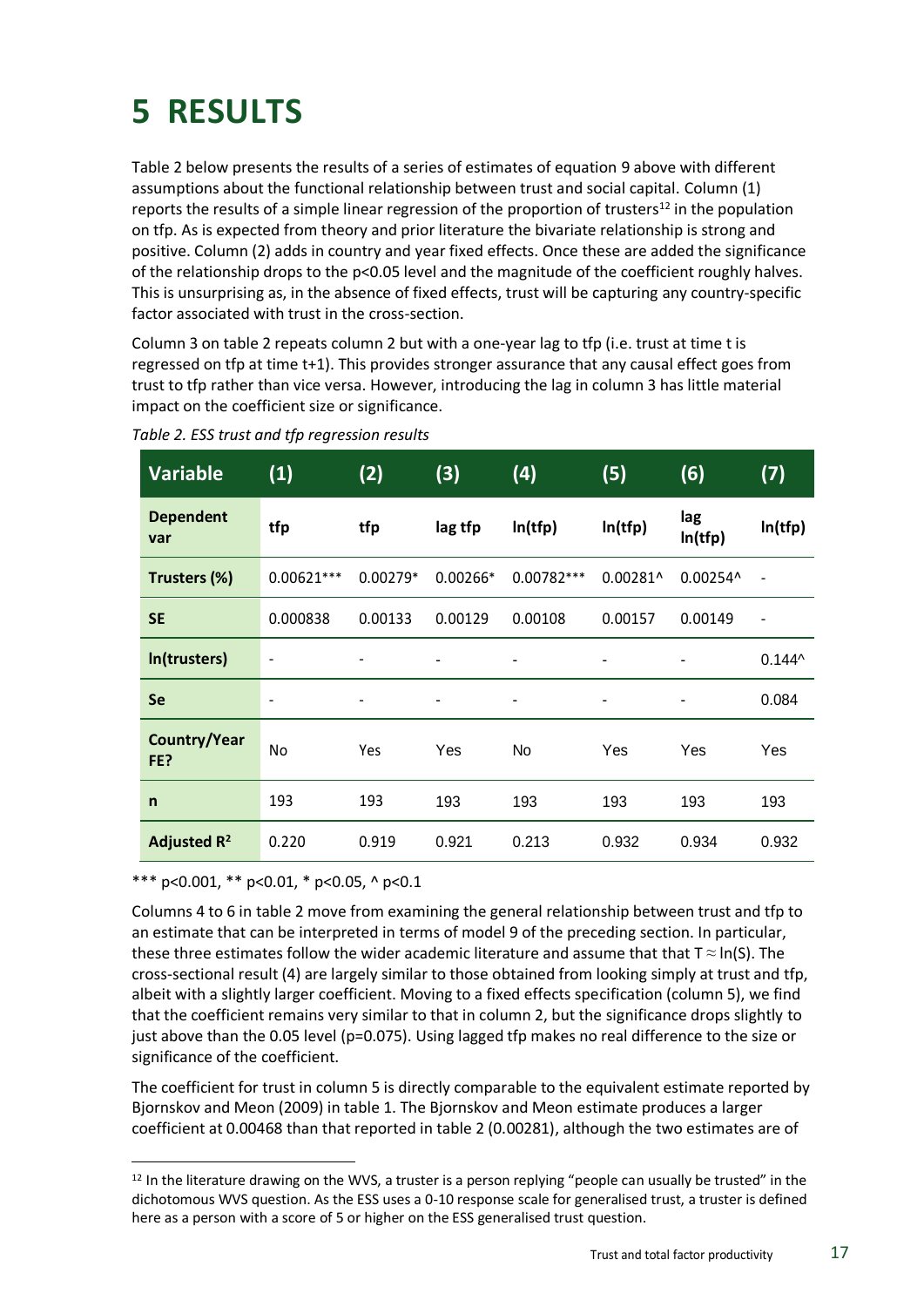the same order of magnitude. This raises the question as to which is the better estimate? Bjornskov and Meon's underlying data covers a wider range of countries including countries at widely differing stages of economic development. By contrast, the ESS dataset has a narrower range of countries, all of which are European or closely associated. However, the ESS dataset has considerably more country/year observations and uses a consistent survey instrument to measure trust across all of them. The larger size of the dataset has the advantage that the estimates in table 2 include both country and year fixed effects, while Bjornskov and Meon only incorporate country fixed effects. However, the Bjornskov and Meon result is stronger in terms of statistical significance ( $p$ <0.01 compared to  $p$ <0.1), suggesting that their result should probably take precedence over the ESS result.

Column 7 of table 2 reports the results of a regression that assumes  $ln(T) \approx ln(S)$ . This is perhaps the most straightforward interpretation of equation 9 in the method section but is not widely favoured in the academic literature. In practice, however, the functional form makes relatively little difference. The coefficient from column 7 implies a relatively smaller impact from trust on tfp compared to column 5, but this effect is not large.

### <span id="page-17-0"></span>**Counterfactual**

While the estimates reported in table 2 provide support for the view that trust is a significant component of measured tfp, they do not communicate well whether this effect really matters for public policy. One way to explore this is to consider a simple counterfactual example. Figure 1 below<sup>13</sup> shows tfp figures for selected OECD countries in 2016. This sees New Zealand with a tfp of 0.8, slightly above the average value in the sample of 0.78. By contrast, New Zealand has the highest measured trust in the sample, with 91.3 percent of the population reporting a score of 5 or greater on the standard trust question (NZGSS, 2014) compared to an average of 64.6 percent (based on ESS data). The lowest trust in the sample is Bulgaria at 32.6 percent, while the second highest (after New Zealand) is Norway at 89.3 percent.



<span id="page-17-1"></span>

#### Source: Penn World Tables

In comparison to figure 1, figure 2 below recalculates the tfp for each country in the sample as if they all shared the sample average level of trust. In recalculating tfp for figure 2, each country's actual tfp is adjusted using the coefficient from column 7 in table 2. This is the log/log coefficient which gives the smallest effect size. Even with this coefficient, however, it can be seen that there are changes in both tfp levels and country rankings. New Zealand's tfp drops slightly from 0.8 to 0.76, and its ranking drops from  $11<sup>th</sup>$  to  $14<sup>th</sup>$  out of 27 countries.

<sup>&</sup>lt;sup>13</sup> The data underpinning this table is presented in annex 1.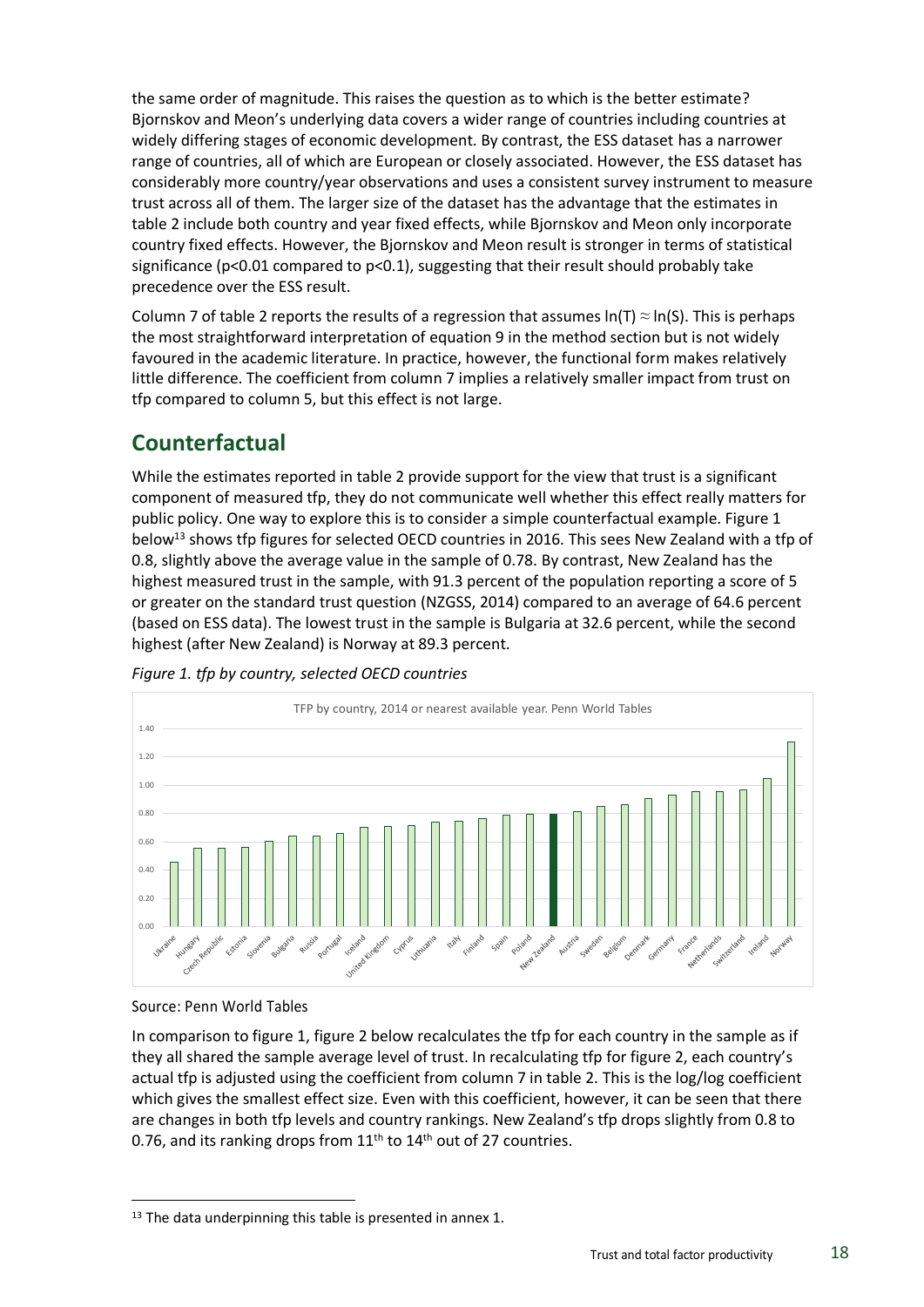

#### <span id="page-18-0"></span>*Figure 2. Counterfactual tfp by country, selected OECD countries, log on log*

Figure 3 illustrates the results of a similar counterfactual to figure 2 but using the coefficient from column 5 of table 2 rather than column 7. This gives a larger impact from trust on tfp with the level of New Zealand's tfp dropping to 0.74 and the ranking dropping to  $16<sup>th</sup>$  of 27 countries. Comparing figure 3 to figure 1, in figure 3 New Zealand's tfp is just above that of Finland and just below that of Italy. In contrast, in figure 1 New Zealand's tfp was well above both Finland and Italy, and just below that of Austria. Using the coefficient from Bjornskov and Meon the results (not shown) shift New Zealand down another two places to  $18<sup>th</sup>$  of 27 countries and drop tfp from 0.8 to 0.7.



<span id="page-18-1"></span>*Figure 3. Counterfactual tfp by country, selected OECD countries, linear on log*

#### <span id="page-18-2"></span>**Discussion**

The relationship between trust and growth is robust across studies and it is possible to sketch the main points to emerge from a review of the literature relatively easily. First, estimates of the size of the effect are relatively consistent with a mean effect size of 0.0456. This implies that a 10% increase in trusters in the population is associated with an increase in the growth rate of just under half a percentage point. It is clear that the association between trust and growth does not derive from growth causing trust. The use of instrumental variable approaches as an identification strategy provide convincing evidence of this. However, the nature of the instruments used makes it impossible to eliminate the possibility that it is some other characteristic that varies at the country level which drives both growth and trust.

Data limitations mean that the number of studies able to address issues of causality with greater rigour are rare. Of the four studies included in this review that are able to meet a higher standard of causality, two find no effect (Van Schaik, 2005; Pervaiz and Chaudhary, 2015), one finds a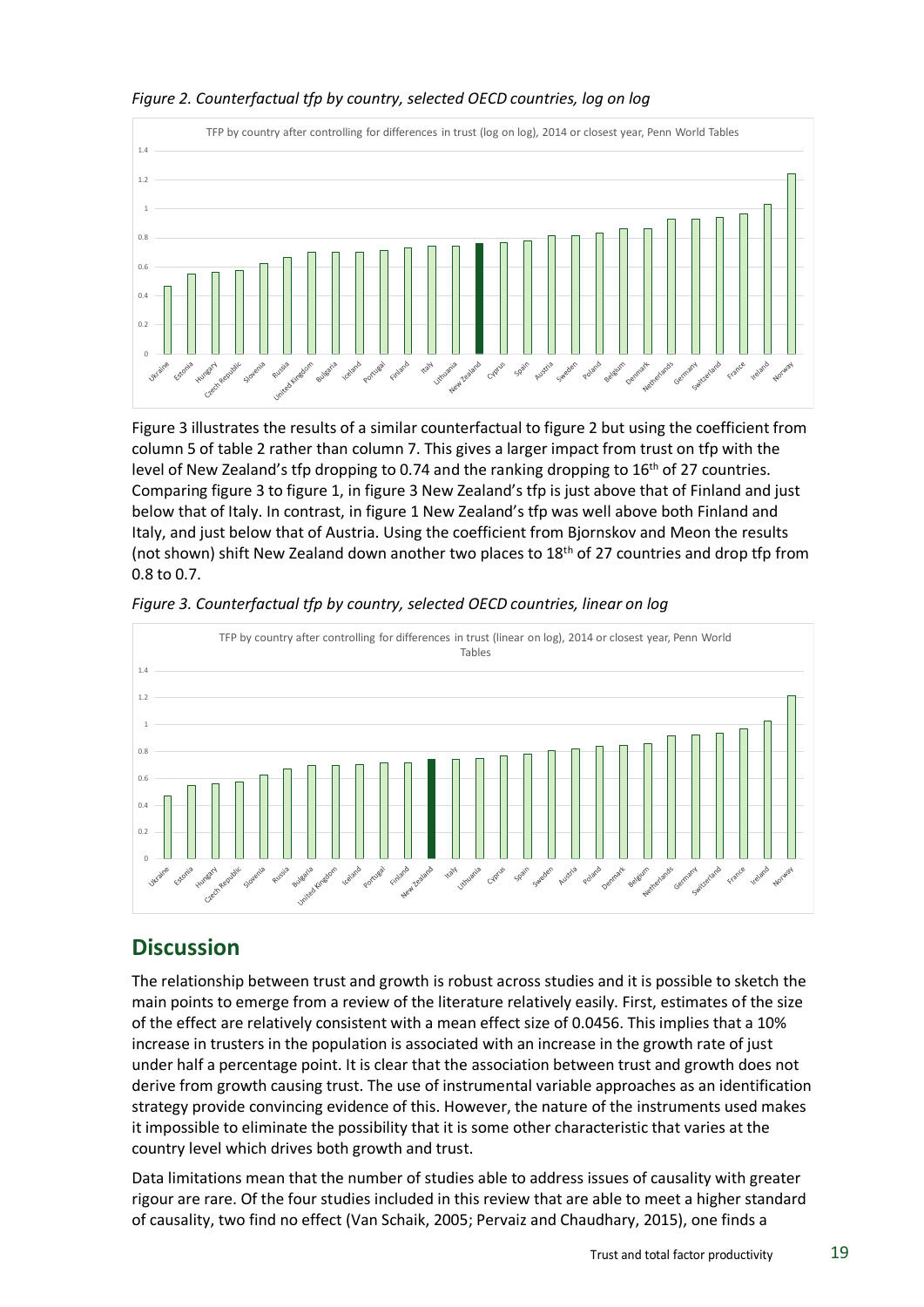significant parabolic relationship between trust and growth (Roth, 2009) and one finds a strong positive effect (Algan and Cahuc, 2010). As the paper with the strongest identification strategy is the paper finding the strongest effect, the balance of evidence should be taken as a weak presumption in favour of a causal relationship from trust leading to growth.

All estimates of the relationship between trust and productivity suggest that the direct effect of trust on tfp accounts for only a proportion of the relationship between trust and growth. About one quarter to one third of the effect of trust on growth goes via tfp while the rest of the impact is via the impact of trust on capital accumulation (human capital or investment in produced capital).

The empirical analysis from the ESS largely supports the earlier Bjornskov and Meon (2009) estimate of the impact of trust on tfp. Although the ESS results are only marginally significant, they are relatively close to Bjornskov and Meon in absolute magnitude (albeit a little smaller). Both the small size of the coefficient and the marginal significance are likely to be associated with the shorter time period and less diverse range of countries covered by the ESS given that generalised trust is a subjective measure and therefore relatively noisy in the short term, while meaningful change is likely to occur only gradually. A counter-factual analysis of the impact of trust on tfp suggests that the impact is meaningful in real terms. A fall in trust of nearly a third (from 91.3 percent to 64.6 percent) results in a fall in tfp that is between a quarter (ESS) and half (Bjornskov and Meon) as large in proportionate terms.

Taking these observations into account, there are three issues that are worth highlighting as important for policy or further investigation in a New Zealand context. The first of these is related to the potential sensitivity of tfp in New Zealand to a shock in trust. The best available measures of trust levels in New Zealand compared to overseas suggest that New Zealand has a very high level of trust. The WVS wave 6 reports 55.3% of New Zealanders responding that "most people can be trusted" compared to an average of 33.9% across OECD and associated countries placing New Zealand as  $4<sup>th</sup>$  highest out of 21 countries<sup>14</sup>. Comparing the European Social Survey (ESS, 2012-2014) to the New Zealand General Social Survey (NZGSS) 2014 shows even more striking results with 91.3% of New Zealanders reporting a trust score of 5 or more compared to an average of 63.5% across ESS member countries<sup>15</sup>. This implies a gap between trust levels in New Zealand and mean trust levels in comparable countries of between 21.4% (WVS) and 27.8% (ESS).

While these effects are illustrative rather than definitive, they underscore that as a very high trust country there is a significant down-side risk for New Zealand if trust is important to growth and productivity. By all available measures we are among the highest trust countries in the world leaving little room for improvement. However, trust levels vary within New Zealand (see box 1 below) and there is clearly significant scope for deterioration in levels of trust. The New Zealand Treasury's Living Standards Framework frames the Treasury's role in terms of managing the country's intergenerational wealth defined in terms of produced, human, natural, and social capital. As mentioned earlier (Scrivens and Smith, 2012), trust is the best available measure for social capital in this sense. The importance of trust to New Zealand and the associated downside risk suggest that substantive engagement on this issue at a public policy level would be valuable. Rothstein and Uslaner (2005) highlights the circular nature of the relationship between trust and institutional quality, with high institutional quality a major determinant of interpersonal trust, and high levels of trust required for the effective functioning of institutions. This suggests that risks to institutional quality might be a starting point for such work.

<sup>&</sup>lt;sup>14</sup> For this comparison all countries that are both in the WVS wave 6 and either OECD or associated countries were included. See annex 2 for a full list.

<sup>&</sup>lt;sup>15</sup> See annex 3 for a list of the countries included and underlying data.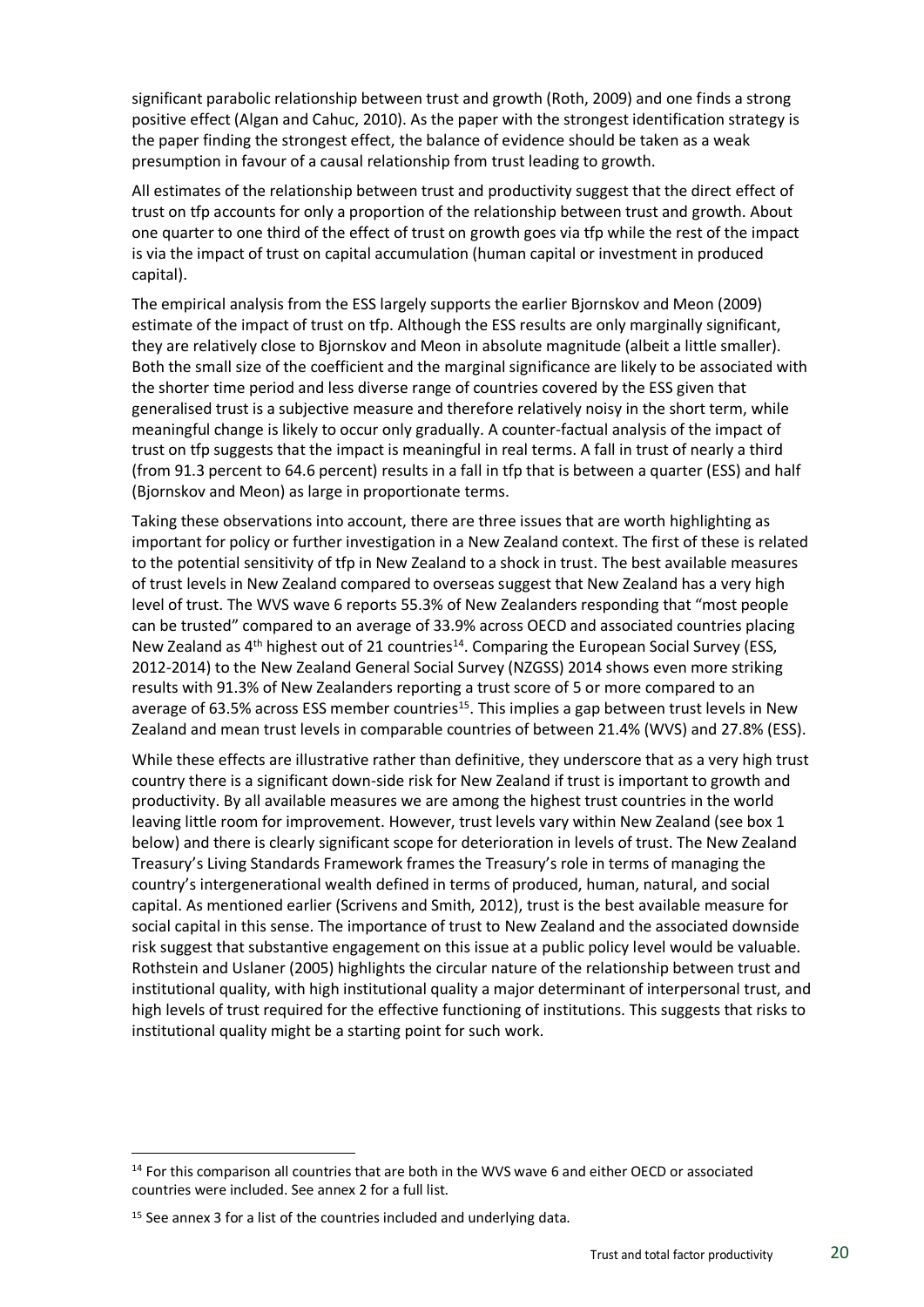#### <span id="page-20-0"></span>**Box 1. Trust in New Zealand**

Data on trust in New Zealand is uneven in terms of coverage. Prior to the introduction of a generalised trust question to the NZGSS in 2014, the only available data on generalised trust for New Zealand is from the WVS. This provides three data points for New Zealand (1998, 2010, and 2014). Data from the NZGSS is available every second year from 2014 onwards, while the IGPS trust survey provides information on generalised trust from 2018. Of these surveys the IGPS trust survey and WVS are broadly similar in terms of sample size and response rate, while the NZGSS has a much higher sample size (c8500) and response rate (c80 percent). Nonetheless, the general pattern across the surveys is broadly similar with evidence of increasing levels of generalised trust through to 2016 and possible a minor decline subsequently.



<span id="page-20-1"></span>*Figure 4. Generalised interpersonal trust in New Zealand: 1998 to 2018*

The large sample size of the NZGSS means that it is able to provide a meaningful breakdown of trust across different sub-groups in the New Zealand population. Expressed in terms of the proportion of the population reporting a score of 5 or greater on the 0-10 generalised trust question in the 2018 NZGSS, trust increases slightly with age (from 86.5 percent in the 15 to 24 age group through to 93.3 percent in the 65 plus age group). Men are slightly more trusting than women (90.6 percent to 90.1 percent), but there is a relatively large gradient in education. Only 83.2 percent of the population with low qualifications are trusters compared to 95.7 percent of the population with a tertiary degree. Migrants are more trusting than the New Zealand born (93.7 percent and 94.6 percent respectively for long term and recent migrants compared to 88.6 percent for the New Zealand born population). This is likely to be related to New Zealand's immigration criteria which ensure that the migrant population is more educated, on average, than the New Zealand born population. There is significant diversity in levels of trust across ethnicity ranging from 80.9 percent (Māori) through to 86.5 percent (Pacific people), 91.2 percent (European), and 93.5 percent (Asian).

The second issue to emerge from the literature review is the weakness of the trust literature at the micro-economic level. While the WVS-based literature along with the work of Algan and Cahuc paints a convincing picture linking trust and economic outcomes at the macro-economic level, there is much less empirical work at the micro-level. Yamamura and Shin aside, essentially all of the studies considered here focus their empirical tests on the net impact of trust at the aggregate level and leave the precise causal pathways to the realm of theory. Ideally it would be good to investigate the impact of trust at the firm and individual level to test the specific causal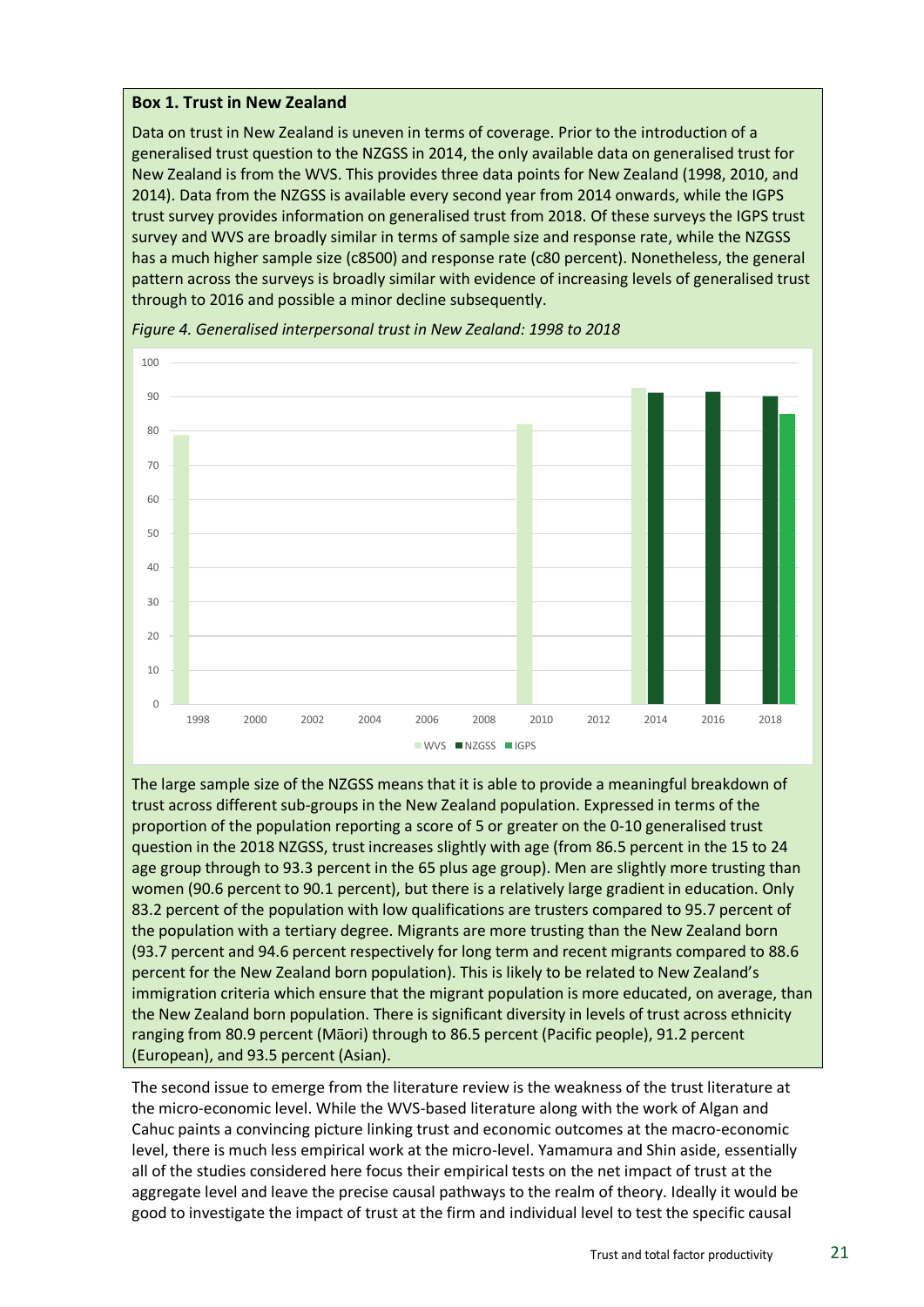pathways identified in the literature. Do firms in higher trust environments invest more and for the longer term? Do individuals with higher trust make greater investments in human capital? Can we provide firm-level evidence for the link between weak ties and innovation?

Perhaps the main reason for the lack of empirical micro-economic studies on the impact of trust has been lack of data. The WVS normally has a sample size of about 1000 individuals and lacks any ability to connect trust data to firms or small geographic areas. The inclusion of survey data in Statistics New Zealand's Integrated Data Infrastructure (IDI) offers a possible way forward. Trust measures are available in the NZGSS and Te Kupenga, and can potentially be linked to a wide range of administrative data sources including the potential to link to firm level data. This offers the ability for a much more nuanced analysis of the relationship between trust and economic outcomes than has been possible in the past and has the potential to shed light on causal pathways at the level of the individual and firm.

Finally, it is worth commenting further on the relative size of the coefficients for trust on growth and on tfp. While the larger coefficients on capital accumulation relative to tfp might seem to suggest that it is capital accumulation that is the most important causal pathway for trust on growth, this conclusion needs to be taken with a measure of caution. The main point of the Swan-Solow growth model (Solow, 1956, Swan, 1956) is that, in the long run, it is tfp that must be the main driver of economic growth. The rate of capital accumulation impacts the equilibrium level of income and how quickly the economy converges to equilibrium, but not the long run rate of growth. To the extent that this observation is true empirically then it is the impact on the rate of innovation and therefore tfp growth that is the most significant effect of trust.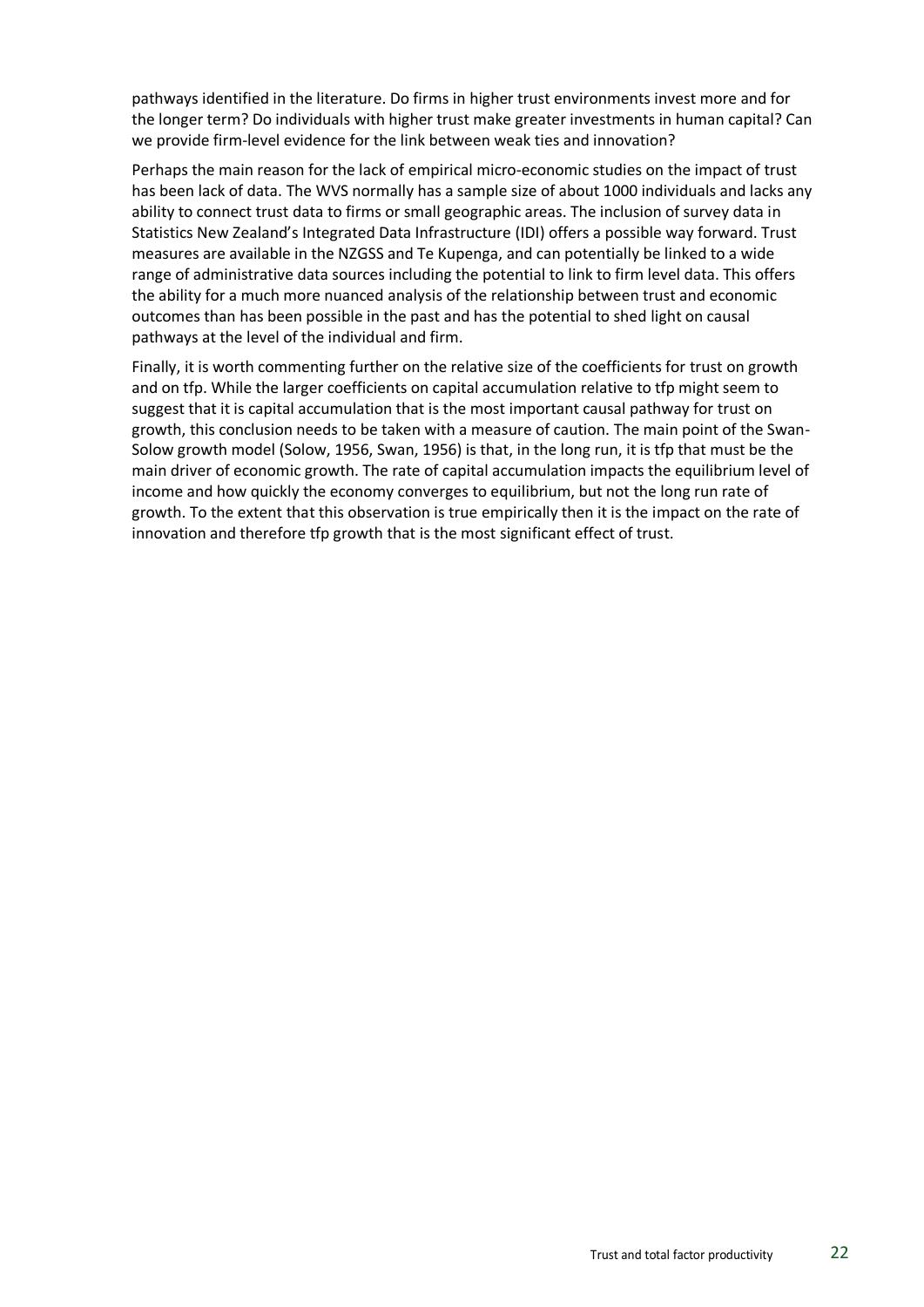## <span id="page-22-0"></span>**6 CONCLUSION**

Trust certainly matters. Even if one takes a sceptical view of the evidence for causality from trust to growth and productivity it remains the case that there is a robust association between trust and economic outcomes indicating that trust can be viewed as a proxy measure for whatever it is that does cause growth. It is also the case that levels of generalised trust can change over time. Algan and Cahuc document significant changes in trust over the course of the 20<sup>th</sup> century across a range of different countries. Using more recent data this is still apparent. Both the WVS and the NZGSS show a gradually increasing trend in trust levels in New Zealand over the time period from 1998 to the present.

This article brings together the available empirical evidence on the size of the relationship between trust, growth, and tfp, and explores the evidence for this relationship being causal. The size of the effect of trust on both growth and tfp is shown to be non-trivial. Although more of the impact of trust on growth goes via capital accumulation rather than productivity, the latter effect remains empirically important. Evidence for causality on the impact of trust is weaker due to data limitations, the balance of the evidence tilts towards a causal impact.

The empirical analysis in this article strengthens the finding from Bjornskov and Meon that trust is an important component of measured tfp and illustrates the potential magnitude of this impact for a high trust country. The fact that models from the ESS and WVS produce basically similar results despite covering different country samples, time periods, and even trust questions supports the view that the underlying relationship is fairly robust. More generally, the relationship between trust and tfp implied by these results is consistent with the treatment of social capital as a factor of production in the capital stocks model of intergenerational wellbeing that underpins the OECD's approach to measuring wellbeing (OECD 2013, 2015) as well as the New Zealand Treasury's Living Standards Framework.

The existence of trust data in official statistics opens the possibility for studies that directly test some of the causal pathways by which trust is thought to impact on growth and productivity. Regional, firm level, and individual variation in trust could be linked to information on firm level investments in produced capital and in research, as well as to individual variations in human capital accumulation. Such data is also important because it offers the ability to examine the micro-economics of what drives trust. For example, Putnam (1993) theorised that civic engagement builds trust, but there has been limited empirical testing of this hypothesis. While traditional academic datasets – such as the WVS – lacked the sample size for this type of analysis, larger official datasets open significant new opportunities.

Finally, there is a need for work at the policy level to understand how social capital should be managed at a national level. While approaches such as the New Zealand Treasury's Living Standards Framework identify social capital as an asset to be managed, they provide little in the way of guidance on a work programme. The review of the literature undertaken here suggests that the inclusion of social capital as an important asset to be managed is fundamentally correct, and that there are significant risks to not understanding how the dynamics and drivers of trust interact with policy settings. Addressing this should be an important area for economic management agencies.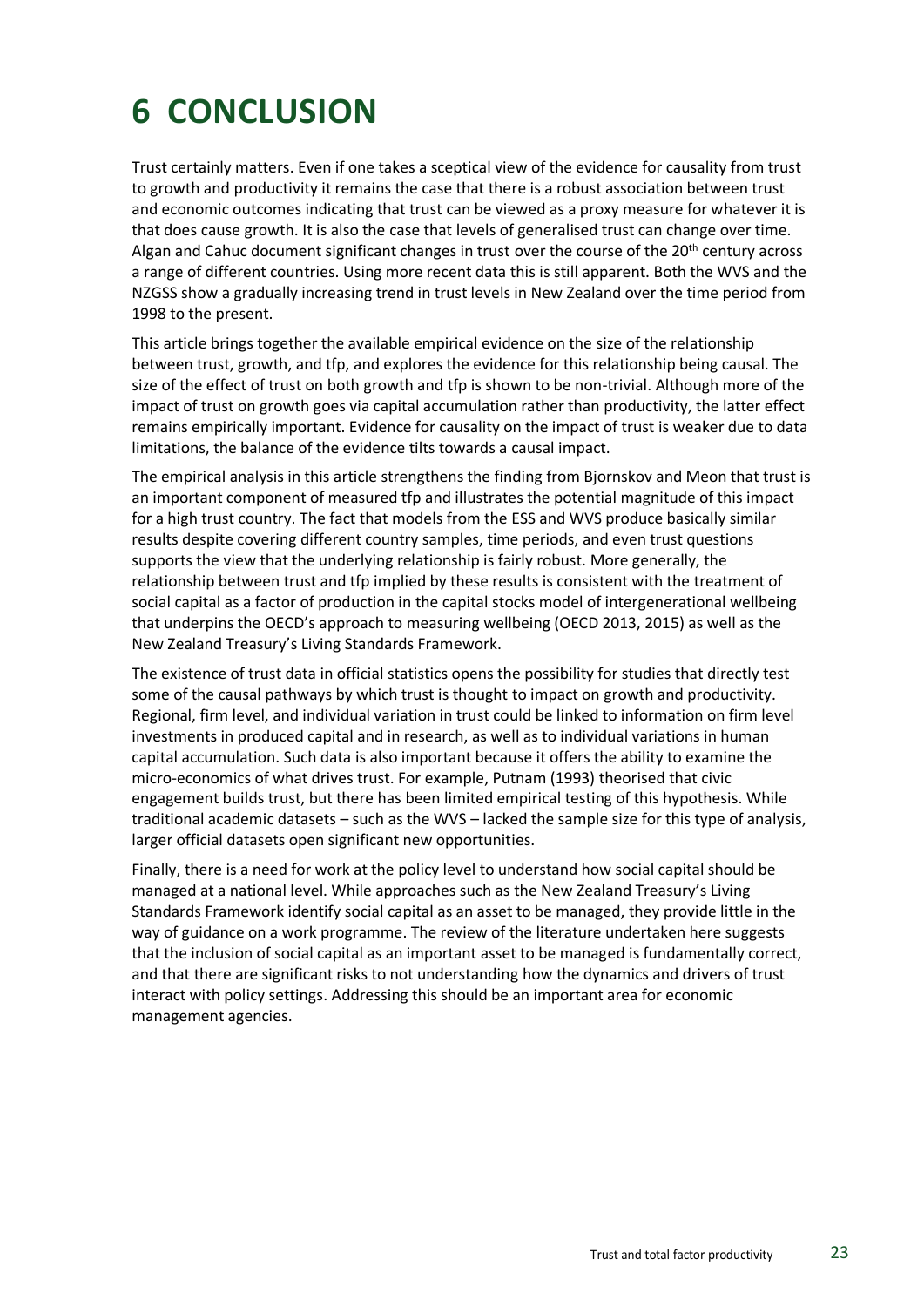### <span id="page-23-0"></span>**BIBLIOGRAPHY**

Ahlerup, P., Olsson, O., & Yanagizawa, D. (2009). "Social capital vs institutions in the growth process". *European Journal of Political Economy*, 25(1), 1-14.

Algan, Y. and P. Cahuc (2010), "Inherited trust and growth", *The American Economic Review,* Vol. 100 (5), pp. 2060-2092.

Algan, Y., and P. Cahuc (2013), "Trust, growth and well-being: New evidence and policy implications", *IZA Discussion Paper,* No. 7464*.*

Arrow, K. (1972), "Gifts and Exchanges", *Philosophy & Public Affairs,* Vol. 1 *(*4), pp. 343-362.

Arrow, K. J., Dasgupta, P., Goulder, L. H., Mumford, K. J., & Olsen, K. (2012). Sustainability and the measurement of wealth, *Environment and Development Economic, 17*, 317–353.

Berg, J., J. Dickhaut and K. McCabe (1995), "Trust, reciprocity, and social history", *Games and Economic Behavior,* 10, pp. 122-142.

Berggren, N., Elinder, M., & Jordahl, H. (2008). "Trust and growth: a shaky relationship", *Empirical Economics*, *35*(2), 251-274.

Beugelsdijk, S., & Van Schaik, T. (2005). "Social capital and growth in European regions: an empirical test". *European Journal of Political Economy*, *21*(2), 301-324.

Beugelsdijk, S., De Groot, H. L., & Van Schaik, A. B. (2004). "Trust and economic growth: a robustness analysis". *Oxford economic papers*, *56*(1), 118-134.

Bjørnskov, C. (2012). "How does social trust affect economic growth?", *Southern Economic Journal*, *78*(4), 1346-1368.

Bjørnskov, C., & Méon, P. G. (2015). "The productivity of trust". *World development*, *70*, 317-331.

Boulila, G., Bousrih, L., & Trabelsi, M. (2008). "Social capital and economic growth: empirical investigations on the transmission channels". *International Economic Journal*, *22*(3), 399-417.

Butter, Frank A.G.; Mosch, Robert H.J. (2003), "Trade, Trust and Transaction Cost", *Tinbergen Institute Discussion Paper, No. 03-082/3,* Tinbergen Institute, Amsterdam and Rotterdam

Capra, C.M., K. Lanier and S. Meer (2007), "Attitudinal and behavioral measures of trust: A new comparison", *Working paper*, Department of Economics, Emory University, Atlanta.

Carlin, R., G. Love and C. Smith (2017), "Measures of interpersonal trust: Evidence on their crossnational validity and reliability based on surveys and experimental data", *OECD Statistics Working Papers*, No. 2017/10, OECD Publishing, Paris, *<https://doi.org/10.1787/333c8ed0-en>*.

Cox, J. (2004), "How to identify trust and reciprocity", *Games and Economic Behaviour,* 46*,* pp. 260-281.

Dearmon, J., & Grier, K. (2009). "Trust and development". *Journal of Economic Behavior & Organization*, *71*(2), 210-220.

Delhey, J., K. Newton and C. Welzel (2011), "How general is trust in 'most people'? Solving the radius of trust problem", *American Sociological Review,* 76(5), pp. 786-807.

Dincer, O. C., & Uslaner, E. M. (2010). "Trust and growth". *Public Choice*, *142*(1-2), 59.

Evensky, J. (2011). Adam Smith's essentials: On trust, faith, and free markets. *Journal of the History of Economic Thought*, *33*(2), 249-267.

Fehr, E. (2009), "On the economics and biology of trust", *Journal of the European Economic Association,* 7 (2-3), pp. 235-266.

Felte, E. (2001), "Finders keepers", *Reader's Digest,* 2, April*.*

Fukuyama, F. (1995), *Trust: The Social Virtues and the Creation of Prosperity*, Hamish Hamilton,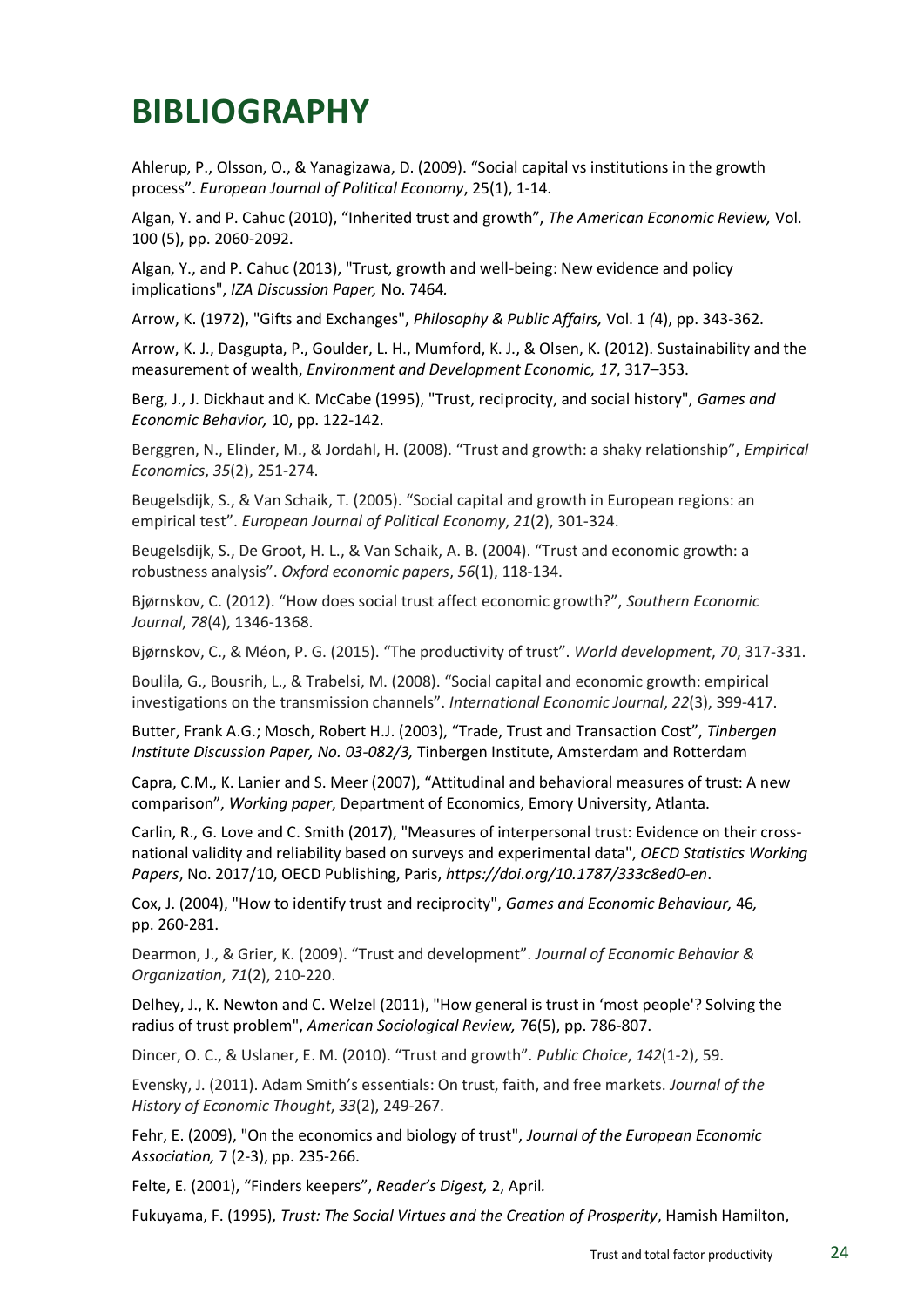London.

Gachter, S., B. Herrmann and C. Thoni (2004). "Trust, voluntary cooperation, and socioeconomic background: Survey and experimental evidence", *Journal of Economic Behavior & Organization*, Vol. 55 (4), pp. 505–531.

Glaeser, E., D. Laibson, J. Scheinkman and C. Soutter (2000), "Measuring trust", *The Quarterly Journal of Economics,* Vol. 115 (3), pp. 811-846.

González, S. and C. Smith (2017), "The accuracy of measures of institutional trust in household surveys: Evidence from the oecd trust database", OECD Statistics Working Papers, No. 2017/11, OECD Publishing, Paris, *<https://doi.org/10.1787/d839bd50-en>*.

Guiso, L., P. Sapienz and L. Zingales (2006), "Does culture affect economic outcomes?", *The Journal of Economic Perspectives,* Vol. 20 (2), pp. 23-48.

Guiso, L., P. Sapienza and L. Zingales (2008), "Trusting the stock market", *The Journal of Finance,*  Vol. 63 (6)*,* pp. 2557-2600.

Hamilton, K. and G. Liu (2013), "Human capital, tangible wealth, and the intangible capital residual", *OECD Statistics Working Papers,* 2013/02, OECD Publishing, Paris, DOI: *<http://dx.doi.org/10.1787/5k4840h633f7-en>*.

Helliwell, J. and S. Wang (2010), "Trust and well-being", *NBER Working paper,* No. 15911, National Bureau of Economic Research.

Johnson, N. and A. Mislin (2011), "Trust Games: A meta-analysis", *Journal of Economic Psychology,*  Vol. 32 (5), pp. 865-889.

Johnson, N. and A. Mislin (2012), "How much should we trust the WVS trust question?", *Economics Letters,* 116, pp. 210–212.

Karlan, Dean (2005), "Using experimental economics to measure social capital and predict financial decisionsʺ, *American Economic Review*, Vol. 95 (5), pp. 1688-1699.

Kleinknecht, A., F. van Schaik, and H. Zhou (2014), "Is flexible labour good for innovation? Evidence from firm-level data", *Cambridge Journal of Economics (38)*, pp1207-1219

Klijn, E.H., J. Edelenbos and B. Steijn (2010), "Trust in governance networks: Its impact and outcomes", *Administration and Society*, Vol. 42 (2), pp. 193-221.

Knack, S. (2001), "Trust, associational life, and economic performance", *MPRA Paper,* No. 27247, University of Munich.

Knack, S. and P. Keefer (1997), "Does social capital have an economic payoff? A cross-country investigation", *Quarterly Journal of Economics,* 112 (4)*,* pp. 1251-88.

La Porta, R., F. Lopez-de-Silanes, A. Shleifer and R. W. Vishny (1996), "Trust in large organisations", *American Economic Review, Papers and Proceedings,* 87, pp. 333-38.

Lazzarini, S., R. Madalozzo, R. Artes and J. de Oliveira Siqueria (2004), "Measuring trust: An experiment in Brazil", *Insper Working Paper,* 049/2004.

Murphy, K. (2004), "The role of trust in nurturing compliance: A study of accused tax avoiders", *Law and Human Behaviour*, Vol. 28 (2), pp. 187-209.

Naef, M. and J. Schupp (2009), "Measuring trust: Experiments and surveys in contrast and combination", *IZA Discussion Paper,* No. 4087.

Naastepad, C. and S. Storm, (2006), "The innovating firm in a societal context: labourmanagement relations and labour productivity" in Verburg, R., J. Ott, and W. Dicke (eds) *Managing Technology and Innovation*, London, Routledge

New Zealand Treasury, (2018), *Living Standards Framework: Introducing the Dashboard*, The Treasury, Wellington

Nooteboom, B. (2007), "Social capital, institutions and trust", *Review of Social Economy,* Vol.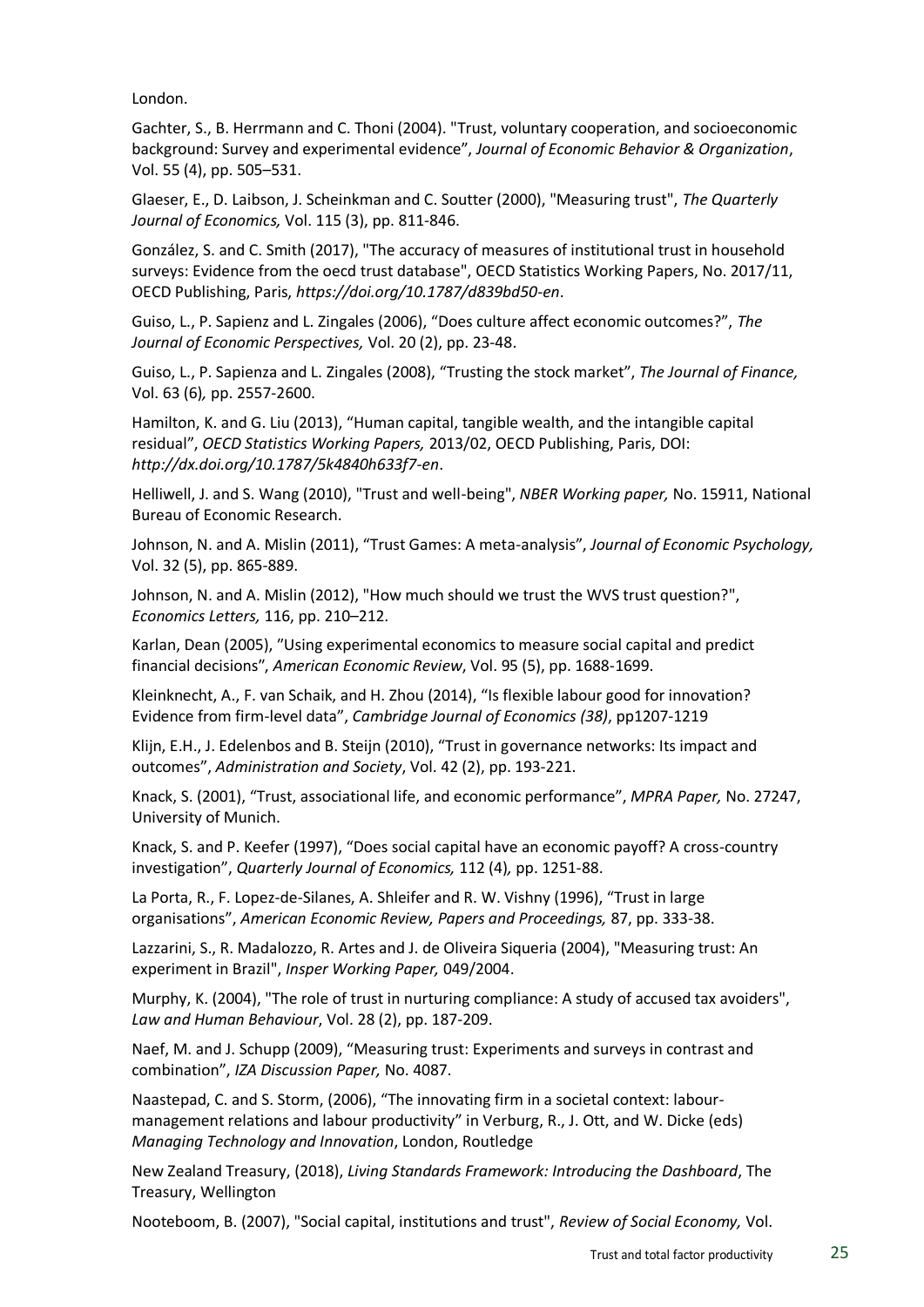65 (1), pp. 29-53.

OECD (2001), *The Well-being of Nations*, OECD Publishing, Paris, DOI: [http://dx.doi.org/10.1787/9789264189515-en.](http://dx.doi.org/10.1787/9789264189515-en)

OECD (2013), *How's Life? 2013: Measuring Well-being*, OECD Publishing, Paris, DOI: *<http://dx.doi.org/10.1787/9789264201392-en>*.

OECD (2015), *How's Life? 2015: Measuring Well-being*, OECD Publishing, Paris, DOI: *[http://dx.doi.org/10.1787/how\\_life-2015-en](http://dx.doi.org/10.1787/how_life-2015-en)*.

*OECD (2017), OECD Guidelines on Measuring Trust, OECD Publishing, Paris,* <https://doi.org/10.1787/9789264278219-en>

Pervaiz, Z., & Chaudhary, A. R. (2015). "Does Trust Matter for Economic Growth and Human Development? Empirical Evidence from a Panel of Countries". *Pakistan Journal of Commerce and Social Sciences*, *9*(3), 916-927.

Putnam, R. (1993), *Making Democracy Work: Civic Traditions in Modern Italy*, Princeton University Press, New Jersey.

Rauch, James E. "Productivity Gains from Geographic Concentration of Human Capital: Evidence from the Cities." *Journal of Urban Economics 34 (1993):* 3–33

Romer, P. M. (1994). The origins of endogenous growth. *Journal of Economic perspectives, 8(1),* 3-  $22.$ 

Roth, F. (2009). "Does too much trust hamper economic growth?", *Kyklos, 62(1),* 103-128.

Rothstein, B. and E. Uslaner (2005), "All for all: Equality, corruption and social trust", *World Politics,* 58(3), pp. 41-72.

Scrivens, K. and C. Smith (2013), "Four interpretations of social capital: An agenda for measurement", *OECD Statistics Working Paper,* 2013/06, OECD Publishing, Paris, DOI: [http://dx.doi.org/10.1787/5jzbcx010wmt-en.](http://dx.doi.org/10.1787/5jzbcx010wmt-en)

Shanahan, E. (2007), "Excuse me, is this your phone?", *Reader's Digest,* July.

Smith, C. (2018). *Treasury Living Standards Dashboard: Monitoring Intergenerational Wellbeing*. New Zealand Treasury, Wellington

Solow, R. M. (1956). "A contribution to the theory of economic growth". *The quarterly journal of economics, 70(1),* 65-94.

Swan, T. R., (November 1956). "Economic growth and capital accumulation". *Economic Record. 32 (2):* 334–361. [doi](https://en.wikipedia.org/wiki/Digital_object_identifier)[:10.1111/j.1475-4932.1956.tb00434.x](https://doi.org/10.1111%2Fj.1475-4932.1956.tb00434.x)

Tabellini, G. (2010). "Culture and institutions: economic development in the regions of Europe". *Journal of the European Economic association*, *8*(4), 677-716.

Uslaner, E. (2002), *The Moral Foundations of Trust*, Cambridge University Press.

Uslaner, E. (2008), "Trust as a moral value", in D. Castiglione, J. Van Deth and G. Wolleb (eds.), *The Handbook of Social Capital*, Oxford University Press, Oxford, pp. 101-121.

Whiteley, P. F. (2000). "Economic growth and social capital". *Political studies*, *48*(3), 443-466.

World Bank (2006), *Where is the Wealth of Nations? Measuring Capital for the 21st Century*, The World Bank, Washington, DC.

Yamamura, E., & Shin, I. (2012). "Heterogeneity, Trust, Human Capital and Productivity Growth: Decomposition Analysis". *Journal of Economics and Econometrics*, *55*(2), 51-77.

Zak, P. and S. Knack (2001), "Trust and growth", *The Economic Journal,* Vol. 11, pp. 295-321.

Zelmer, J. (2003), "Linear public goods experiments: A meta-analysis", *Experimental Economics,*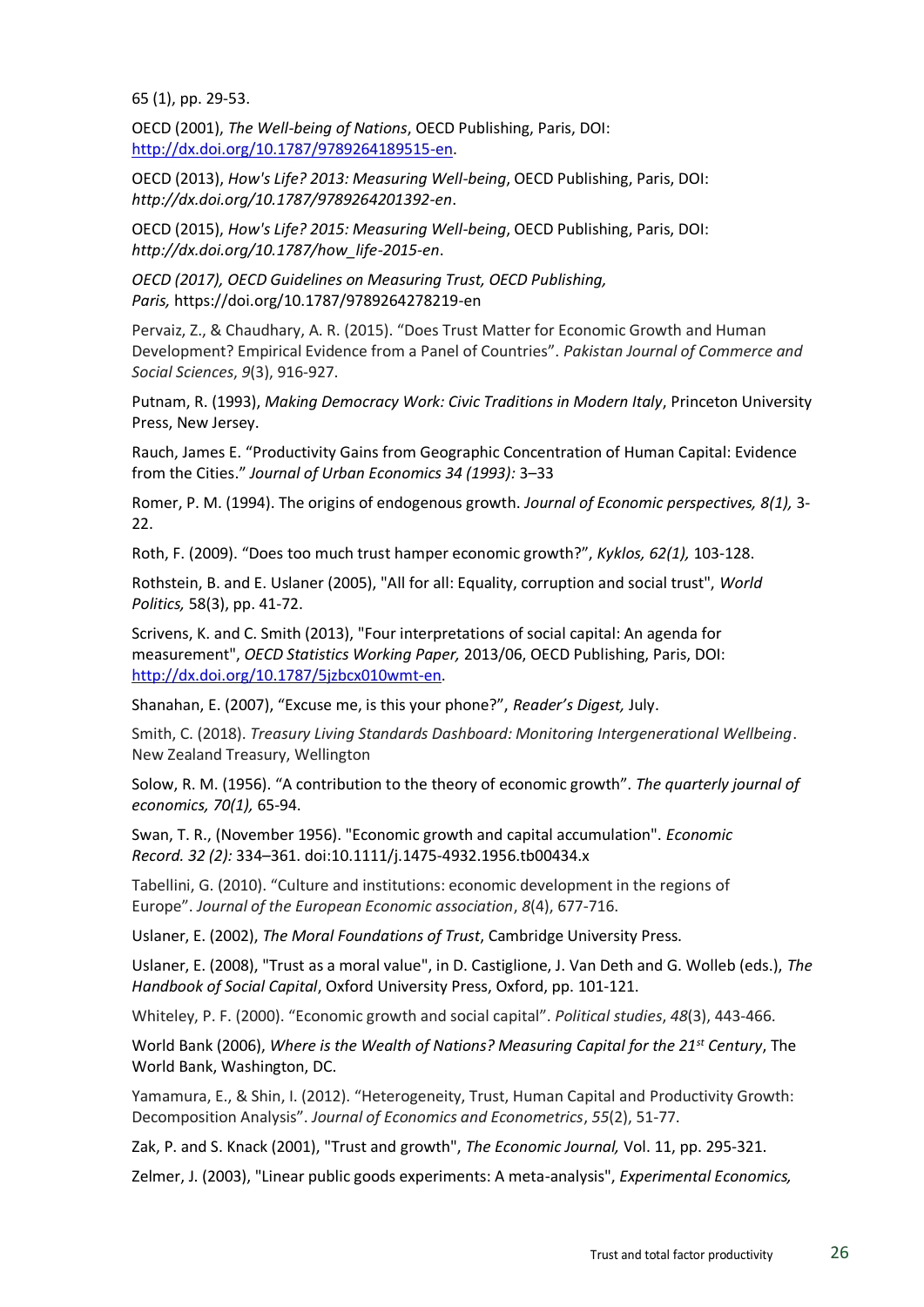### **ANNEX 1**

<span id="page-26-1"></span><span id="page-26-0"></span>*Table 2. European Social Survey and NZGSS trust values (percentage reporting a score of 5 or more)*

| <b>Country</b>        | Year | Percentage scoring 5+ on<br>generalised trust |      |
|-----------------------|------|-----------------------------------------------|------|
| <b>Austria</b>        | 2014 | 64.5                                          | 0.82 |
| <b>Belgium</b>        | 2014 | 65.4                                          | 0.86 |
| <b>Bulgaria</b>       | 2012 | 32.6                                          | 0.64 |
| <b>Cyprus</b>         | 2012 | 39.6                                          | 0.71 |
| <b>Czech Republic</b> | 2014 | 52.7                                          | 0.56 |
| <b>Denmark</b>        | 2014 | 88.3                                          | 0.91 |
| <b>Estonia</b>        | 2014 | 74.5                                          | 0.56 |
| <b>Finland</b>        | 2014 | 88.6                                          | 0.77 |
| <b>France</b>         | 2014 | 59.1                                          | 0.95 |
| <b>Germany</b>        | 2014 | 66.5                                          | 0.93 |
| <b>Hungary</b>        | 2012 | 58.8                                          | 0.55 |
| <b>Iceland</b>        | 2014 | 65.5                                          | 0.70 |
| <b>Ireland</b>        | 2012 | 70.1                                          | 1.05 |
| <b>Italy</b>          | 2012 | 64.2                                          | 0.74 |
| Lithuania             | 2012 | 62.0                                          | 0.74 |
| <b>Netherlands</b>    | 2014 | 80.6                                          | 0.96 |
| <b>New Zealand</b>    | 2014 | 91.3                                          | 0.80 |
| <b>Norway</b>         | 2014 | 89.3                                          | 1.30 |
| <b>Poland</b>         | 2014 | 44.9                                          | 0.79 |
| <b>Portugal</b>       | 2012 | 36.7                                          | 0.66 |
| <b>Russia</b>         | 2012 | 49.9                                          | 0.64 |
| <b>Slovenia</b>       | 2014 | 49.7                                          | 0.60 |
| <b>Spain</b>          | 2012 | 68.8                                          | 0.79 |